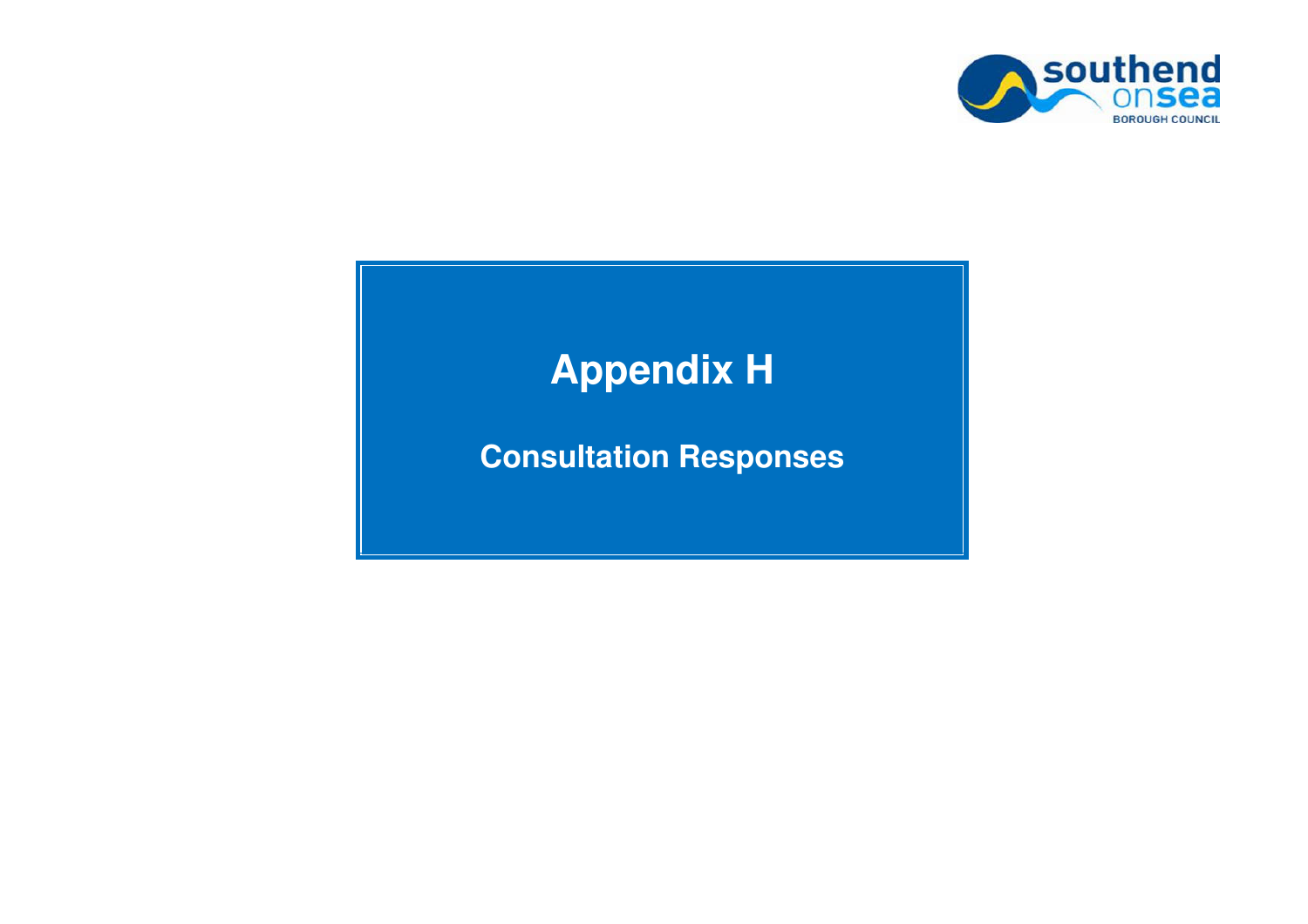### **1. Accuracy**

One pharmacy raised an issue of accuracy in relation to opening hours:

| Organisation                                                                   | <b>Suggested Inaccuracy</b>                                                                           | <b>PNA Steering Group Decision</b>                                                                                                   | <b>PNA Amended?</b> |
|--------------------------------------------------------------------------------|-------------------------------------------------------------------------------------------------------|--------------------------------------------------------------------------------------------------------------------------------------|---------------------|
| Earls Hall Pharmacy<br>8 Earls Hall Parade, Southend-<br>on-Sea, Essex SS2 6NW | Pharmacy only closes at 18:00 on a<br>Wednesdav<br>The closing time is 18:30 on all other<br>weekdays | Inaccuracy noted<br>Update Appendix E - Opening Hours<br>Noted that the inaccuracy has no impact upon the<br>analysis or conclusions | Yes                 |

#### **2. Detailed Comments**

This section sets out the detailed comments which were received during the formal consultation and summarises the response of the PNA Steering Group.

The section has been organised in accordance with the specific questions asked within the response template which, which can be found in Appendix G of the PNA.

For each question, we summarise the percentage of respondents who either agreed, disagreed or were not sure with respect to the information contained within the PNA; noting that respondents who did not answer a given question and those that did not return the feedback response form were excluded from this analysis. We then list the specific comments received and set out the PNA Steering Group decision noting whether or not the PNA has been amended. Where no specific comments were received in relation to a question then we explicitly state this.

| 1. Has the purpose of the PNA been explained sufficiently (PNA Section 1.1)? |                                                                               |                             |                                    |                     |  |
|------------------------------------------------------------------------------|-------------------------------------------------------------------------------|-----------------------------|------------------------------------|---------------------|--|
| $Yes = 100\% (n=13)$                                                         | Not answered / Feedback Form Not Used (n=2)<br>$No = 0\%$<br>Not sure $= 0\%$ |                             |                                    |                     |  |
| Organisation                                                                 |                                                                               | <b>Suggested Inaccuracy</b> | <b>PNA Steering Group Decision</b> | <b>PNA Amended?</b> |  |
| No detailed comments received                                                |                                                                               |                             |                                    |                     |  |

|                               | 2. Does Section 1.3 of the PNA clearly set out the scope? |                          |                                             |                     |  |  |
|-------------------------------|-----------------------------------------------------------|--------------------------|---------------------------------------------|---------------------|--|--|
| $Yes = 90.9\% (n=10)$         | $No = 0\%$                                                | Not sure = $9.1\%$ (n=1) | Not answered / Feedback Form Not Used (n=4) |                     |  |  |
| <b>Organisation</b>           |                                                           | <b>Detailed Comment</b>  | <b>PNA Steering Group Decision</b>          | <b>PNA Amended?</b> |  |  |
| No detailed comments received |                                                           |                          |                                             |                     |  |  |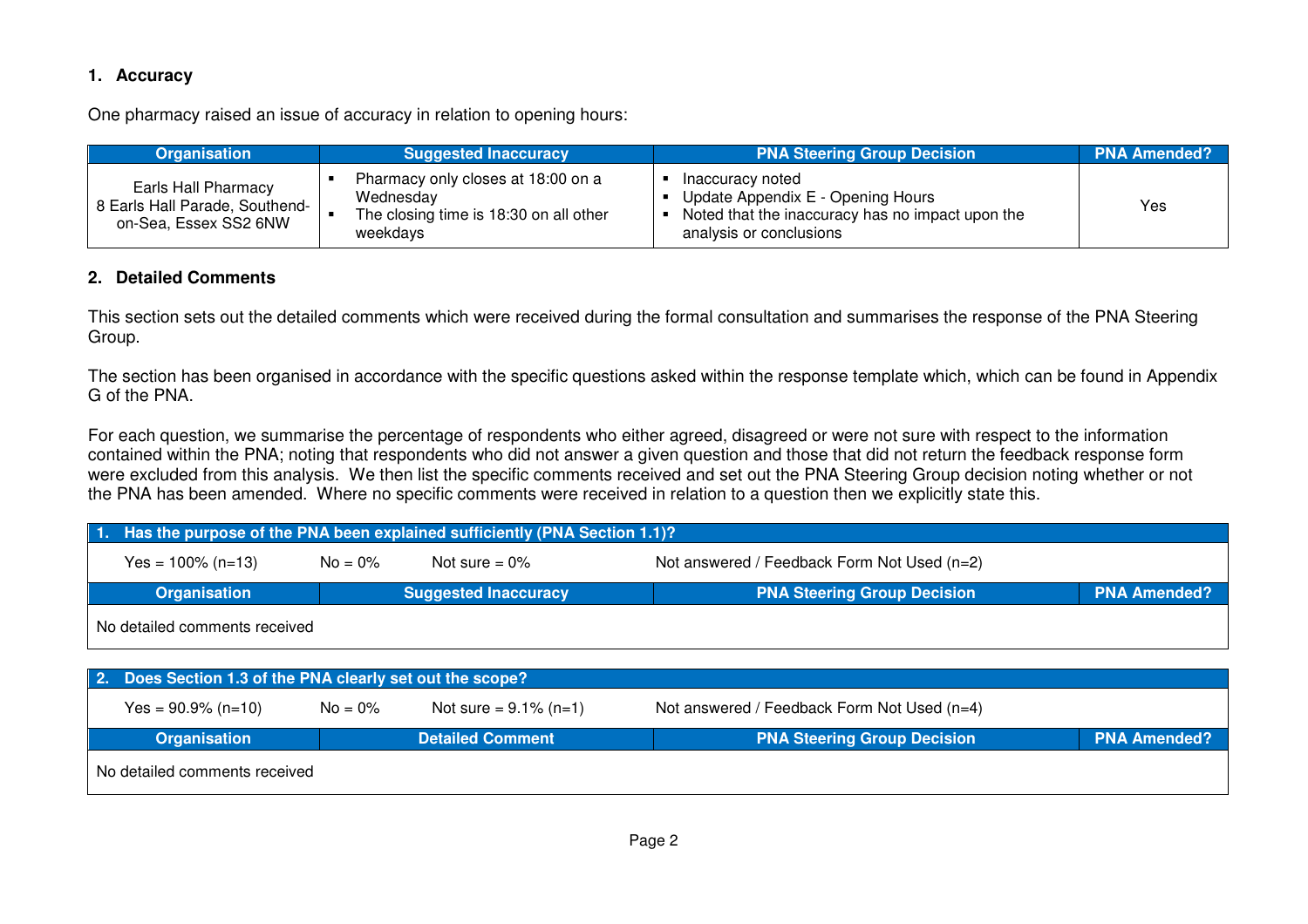| 3. Does Section 2 clearly set out the local context and implications for the PNA?                                 |  |                         |                                    |                     |  |
|-------------------------------------------------------------------------------------------------------------------|--|-------------------------|------------------------------------|---------------------|--|
| Not answered / Feedback Form Not Used (n=5)<br>$No = 20\% (n=2)$<br>Yes = $70\%$ (n=7)<br>Not sure = $10\%$ (n=1) |  |                         |                                    |                     |  |
|                                                                                                                   |  | <b>Detailed Comment</b> | <b>PNA Steering Group Decision</b> | <b>PNA Amended?</b> |  |
| No detailed comments received                                                                                     |  |                         |                                    |                     |  |

| 4.                   |                                                                                                                                                                                                                                                                                                                                                                                                                                                                                          | Does the Information in Section 3.1 and 3.2 provide a reasonable description of the services which are provided by pharmacies and DACs?                                                                                                                                                                                                                                                                                                                                                                                                                                                                                                   |                     |
|----------------------|------------------------------------------------------------------------------------------------------------------------------------------------------------------------------------------------------------------------------------------------------------------------------------------------------------------------------------------------------------------------------------------------------------------------------------------------------------------------------------------|-------------------------------------------------------------------------------------------------------------------------------------------------------------------------------------------------------------------------------------------------------------------------------------------------------------------------------------------------------------------------------------------------------------------------------------------------------------------------------------------------------------------------------------------------------------------------------------------------------------------------------------------|---------------------|
| Yes = $66.6\%$ (n=6) | Not sure = $0\%$ (n=0)<br>$No = 33.3\% (n=3)$                                                                                                                                                                                                                                                                                                                                                                                                                                            | Not answered / Feedback Form Not Used (n=6)                                                                                                                                                                                                                                                                                                                                                                                                                                                                                                                                                                                               |                     |
| <b>Organisation</b>  | <b>Detailed Comment</b>                                                                                                                                                                                                                                                                                                                                                                                                                                                                  | <b>PNA Steering Group Decision</b>                                                                                                                                                                                                                                                                                                                                                                                                                                                                                                                                                                                                        | <b>PNA Amended?</b> |
| Essex LPC            | <b>Signposting, Healthy Lifestyles &amp; public</b><br>health campaigns<br>There is no discretion within pharmacy<br>regulation for HWBs to run alternative health<br>promotion campaigns, any campaigns other<br>than those requested by NHS England would<br>need to be commissioned separately<br>Page 21, Draft PNA                                                                                                                                                                  | The comment relates to the following statement: "NHS<br>England sets the health promotion campaigns although<br>HWBs have discretion to run alternative campaigns"<br>The PNA Steering Group acknowledged that health<br>promotion is an essential service and that NHS England<br>set the campaigns nationally<br>Whilst the HWB may potentially influence the national<br>campaigns through NHS England membership on the<br>HWB, there is a need for additional campaigns to be run<br>through pharmacy, which are reflective of local health<br>needs and behaviours<br>It was agreed to change the word alternative to<br>additional | Yes                 |
| Essex LPC            | <b>Opening hours and access</b><br>The focus is on the implications for access if a<br>pharmacy chooses to reduce its supplementary<br>hours, however this flexibility may also allow for<br>extension of hours, for example as other<br>primary care providers move to 7-day service<br>provision. It is possible that pharmacies will<br>choose to respond to increased GP opening<br>hours without a need for additional hours<br>commissioning by NHS England.<br>Page 25, Draft PNA | The comment relates to the following statement:<br>"Supplementary hours may be changed at the<br>discretion of the contractor, providing that NHS<br>England is given 90 days' notice. This has implications<br>for access if a pharmacy chooses to reduce its<br>supplementary hours"<br>The PNA Steering Group agreed with the comment<br>and agreed to remove This has implications for access<br>if a pharmacy chooses to reduce its supplementary<br>hours"                                                                                                                                                                          | Yes                 |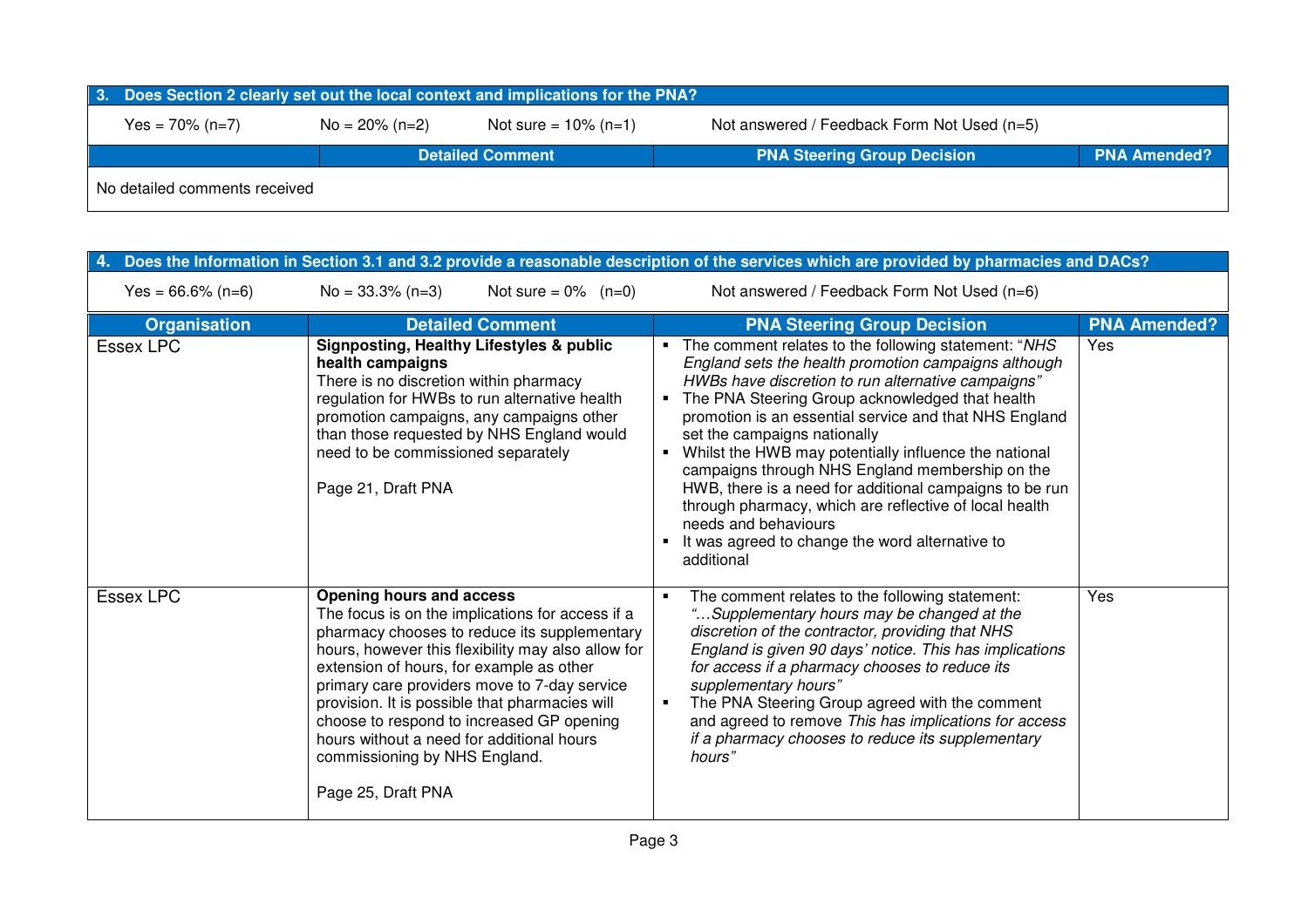| <b>Organisation</b> | <b>Detailed Comment</b>                                                                                                                                                                                                                                                                                               | <b>PNA Steering Group Decision</b>                                                                                                                                                                                                                                                                                                                                                                                                                                                                                                                                                                                                                     | <b>PNA Amended?</b> |
|---------------------|-----------------------------------------------------------------------------------------------------------------------------------------------------------------------------------------------------------------------------------------------------------------------------------------------------------------------|--------------------------------------------------------------------------------------------------------------------------------------------------------------------------------------------------------------------------------------------------------------------------------------------------------------------------------------------------------------------------------------------------------------------------------------------------------------------------------------------------------------------------------------------------------------------------------------------------------------------------------------------------------|---------------------|
| <b>Essex LPC</b>    | <b>Opening Hours</b><br>Opening hours (page 36) - Again with reference<br>to opening hours, it is possible that pharmacies<br>will choose to respond to increased GP<br>opening hours without a need for additional<br>hours commissioning by NHS England.<br>Page 36, Draft PNA                                      | The comment relates to the following statement: "With<br>respect to future gaps, when GPs move towards<br>providing a 7 day a week service, we would anticipate<br>that NHS England will seek to commission additional<br>hours from the existing network of pharmacies to<br>ensure good alignment with GP opening hours"<br>The PNA Steering Group agreed with the comment<br>and agreed to amend the text as follows: "If GPs move<br>to a 7 day service, additional hours may be required to<br>ensure that our residents continue to secure timely<br>access to the medicines they need"                                                          | Yes                 |
| <b>Essex LPC</b>    | <b>Future capacity</b><br>The average number of items per pharmacy<br>per month is a meaningless indicator, as it does<br>not take into account opening hours, numbers<br>of pharmacists and dispensing support staff.<br>GP capacity looks at registered patients per<br>GP, not per practice.<br>Page 34, Draft PNA | • The comment relates to section 3.2.1.3 "Dispensing<br>Future Capacity" and refers to the analysis which looks at<br>the average number of items per pharmacy<br>. The PNA Steering Group was advised that items/<br>pharmacy is a commonly used indicator, within PNAs,<br>which is used to assess capacity within pharmacies<br>It was acknowledged that there are no alternative robust<br>indicators, nor is there a national dataset for pharmacy<br>staffing<br>. The PNA Steering Group held the view that it is helpful to<br>include a measure of future capacity and determined that<br>no changes would be made to this section of the PNA | <b>No</b>           |
| <b>Essex LPC</b>    | <b>Age and Disability</b><br>Multi-compartment compliance aids are not<br>funded by the NHS for patients at all on the<br>basis of age, and may only be funded to<br>support those with a disability if this is<br>assessed to be the auxiliary aid which best<br>meets their needs<br>Page 35, Draft PNA             | . The comment refers to "meeting the needs of those with<br>a protected characteristic"<br>. The PNA Steering Group agreed with the comment that<br>multi-compartment compliance aids are not funded on<br>the basis of age and agreed to remove this example<br>It was agreed to retain this as an example of support<br>under disability but to change memory impairment to<br>cognitive impairment                                                                                                                                                                                                                                                  | Yes                 |
| <b>Essex LPC</b>    | <b>Access and disability</b><br>NHS England must consider applications on<br>the basis of the tests in the regulations,<br>normally this would not include access and<br>support for those with disabilities unless the<br>basis of the application was that those with                                               | . The comment refers to the following statement: "We<br>would anticipate that NHS England will explore access<br>and support for those with disabilities when considering<br>applications"<br>• The PNA Steering Group agreed to remove the comment<br>• The emphasis of the section will be changed to set out                                                                                                                                                                                                                                                                                                                                        | Yes                 |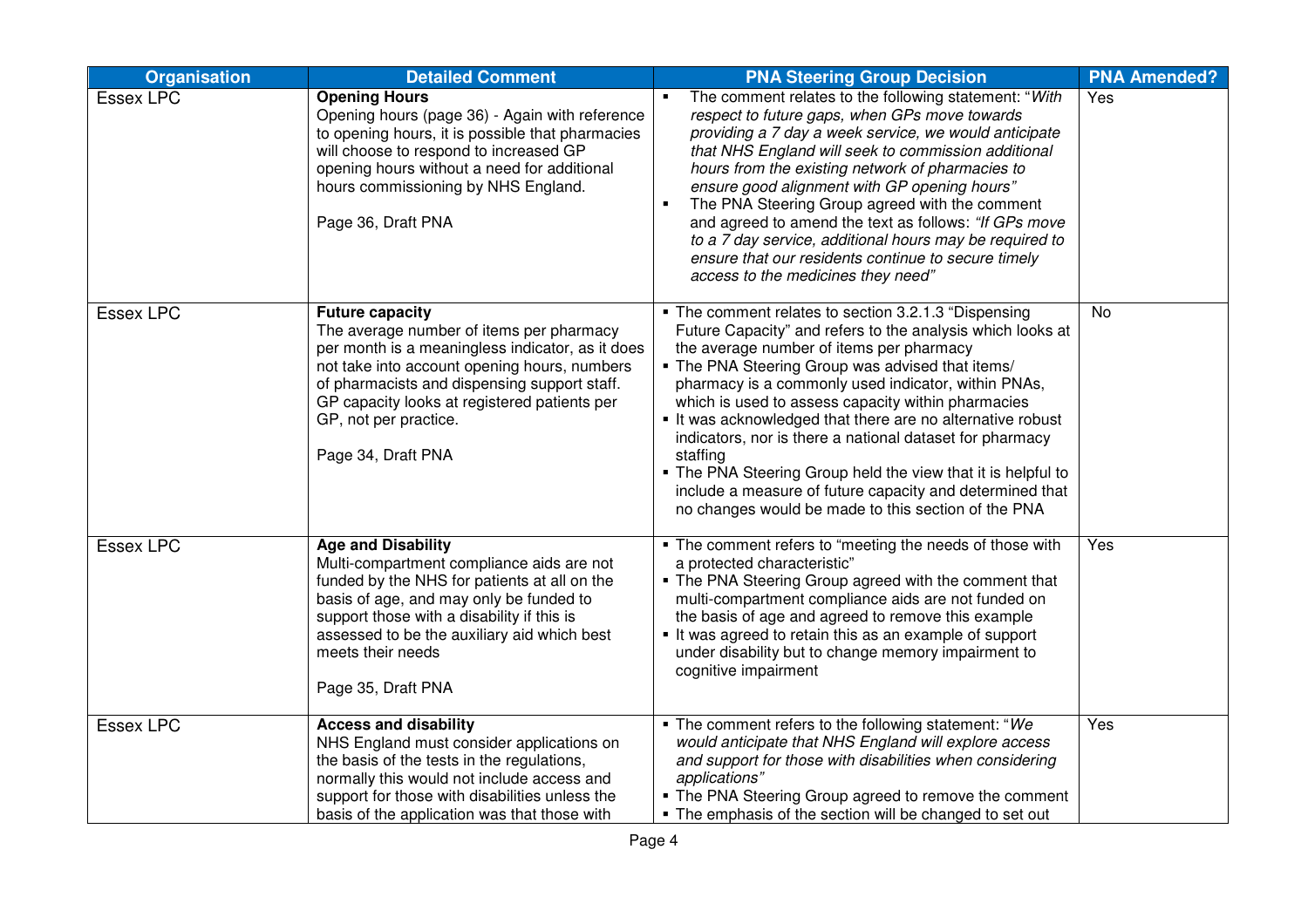| <b>Organisation</b> | <b>Detailed Comment</b>                                                                                                                                                                                                                                                                                                                                                                                                            | <b>PNA Steering Group Decision</b>                                                                                                                                                                                                                                                                                                                                                                                                                                                                                                                                                                              | <b>PNA Amended?</b> |
|---------------------|------------------------------------------------------------------------------------------------------------------------------------------------------------------------------------------------------------------------------------------------------------------------------------------------------------------------------------------------------------------------------------------------------------------------------------|-----------------------------------------------------------------------------------------------------------------------------------------------------------------------------------------------------------------------------------------------------------------------------------------------------------------------------------------------------------------------------------------------------------------------------------------------------------------------------------------------------------------------------------------------------------------------------------------------------------------|---------------------|
|                     | disabilities had difficulty accessing services in<br>the area (regulation 18(2)(b)(ii)).                                                                                                                                                                                                                                                                                                                                           | the requirements of the Equality Act 2010; and to<br>describe how improvements could be achieved                                                                                                                                                                                                                                                                                                                                                                                                                                                                                                                |                     |
|                     | Page 37, Draft PNA                                                                                                                                                                                                                                                                                                                                                                                                                 |                                                                                                                                                                                                                                                                                                                                                                                                                                                                                                                                                                                                                 |                     |
| Essex LPC           | Meeting the needs of those with protected<br>characteristics<br>Ensuring medicines are appropriate and safe to<br>be taken by pregnant or breastfeeding women<br>forms part of the terms of service for the<br>Dispensing essential service.<br>Page 42 and 46, Draft PNA                                                                                                                                                          | . The LPC clarified that the comment relates to the MUR<br>and NMS service<br>• The PNA Steering Group agreed that such advice related<br>to essential services and agreed to remove this from the<br>"meeting the needs of those with protected<br>characteristics"                                                                                                                                                                                                                                                                                                                                            | Yes                 |
|                     |                                                                                                                                                                                                                                                                                                                                                                                                                                    |                                                                                                                                                                                                                                                                                                                                                                                                                                                                                                                                                                                                                 |                     |
| <b>Essex LPC</b>    | Meeting the needs of those with a protected<br>characteristic NMS<br>The new medicine service is only provided to<br>patients prescribed a medicine for a limited<br>number of conditions, for the first time. Older<br>people on multiple medications for long term<br>conditions will only benefit from the service if<br>their medication changes.<br>Page 46, Draft PNA                                                        | • Comment refers to the following statement: "Older<br>people on multiple medications for long term conditions<br>may benefit from the NMS"<br>. The PNA Steering Group agreed to amend the wording<br>as follows: "Older people, particularly those taking<br>multiple medicines, starting an eligible new medicine may<br>benefit"                                                                                                                                                                                                                                                                            | Yes                 |
| Essex LPC           | <b>Sexual Health</b><br>Since April 2013 there have been some<br>administrative challenges with the locally<br>commissioned services, in particular with<br>regard to PGD eligibility, in that the<br>commissioners have required copies of<br>certificates for a programme that is no longer<br>provided. This may explain the apparent low<br>take up of services in 2013/4, and is yet to be<br>resolved.<br>Page 63, Draft PNA | • The comment refers to the "Activity and Performance "<br>overview section, which identifies that only one of the 18<br>pharmacies commissioned to provide the service,<br>undertakes any appreciable activity<br>. The PNA Steering Group noted that the "Future" box sets<br>out a commitment to redesign and integrate sexual<br>health services and that reasons behind low activity will<br>be explored as part of this work<br>. The LPC comment was noted but no changes will be<br>made to the PNA<br>A error in the title of activity table was noted and it was<br>agreed that this would be amended | Yes                 |
| <b>Essex LPC</b>    | <b>Needle and Syringe Programme overview</b>                                                                                                                                                                                                                                                                                                                                                                                       | • The comment refers to the following statement "This<br>service involves the provision of clean injecting                                                                                                                                                                                                                                                                                                                                                                                                                                                                                                      | Yes                 |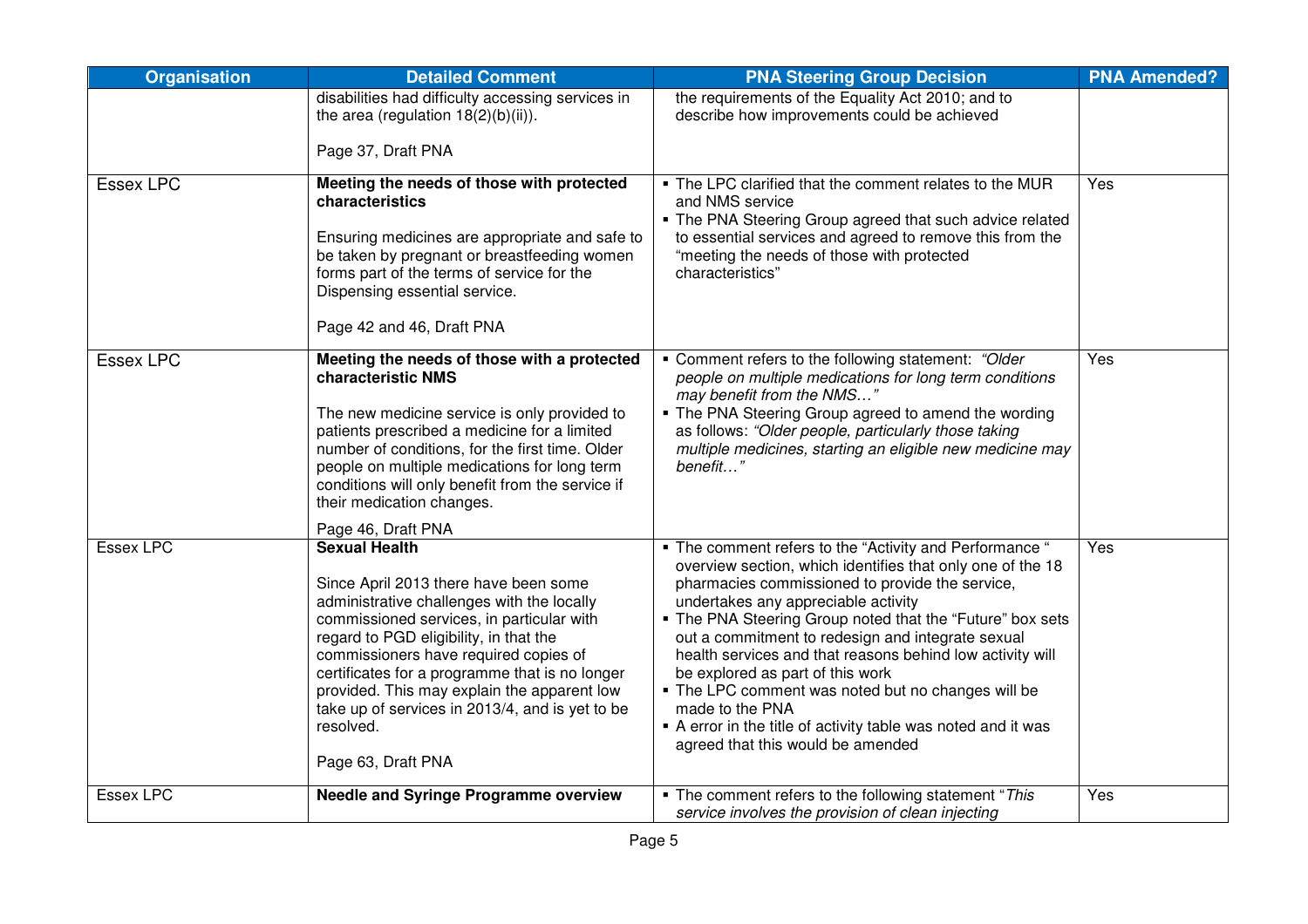| <b>Organisation</b> | <b>Detailed Comment</b>                                                                                                                                                                                                                           | <b>PNA Steering Group Decision</b>                                                                                                                                                                                                                                                                                                                                                                                                                                                                                                                                                                                                                                                                                                                                                                                                    | <b>PNA Amended?</b> |
|---------------------|---------------------------------------------------------------------------------------------------------------------------------------------------------------------------------------------------------------------------------------------------|---------------------------------------------------------------------------------------------------------------------------------------------------------------------------------------------------------------------------------------------------------------------------------------------------------------------------------------------------------------------------------------------------------------------------------------------------------------------------------------------------------------------------------------------------------------------------------------------------------------------------------------------------------------------------------------------------------------------------------------------------------------------------------------------------------------------------------------|---------------------|
|                     | This service provides clean injecting equipment<br>AND encourages return of used needles and<br>syringes, but clean equipment is not only<br>provided "in exchange" for used equipment as<br>implied by the first sentence.<br>Page 64, Draft PNA | equipment in exchange for used needles and syringes"<br>• The PNA Steering Group agreed to the proposed<br>amendment                                                                                                                                                                                                                                                                                                                                                                                                                                                                                                                                                                                                                                                                                                                  |                     |
| <b>Essex LPC</b>    | <b>Needle and Syringe Programme - future</b><br>Potential service developments include blood-<br>borne virus testing and immunisation, steroid<br>packs and naloxone kits.<br>Page 67, Draft PNA                                                  | • The comment refers to the "Future" Box which states<br>"Potential service developments include: Alcohol IBA;<br>Blood-borne virus testing"; Reference is made to<br>hepatitis B vaccination as a potential future service<br>development within the 'Looking to the Future' section of<br>the PNA<br>• The DAT has confirmed that there is an ambition to<br>develop a PGD for naloxone and make this available<br>alongside needle exchange. However, it is unlikely that<br>this service development will be introduced in 2014/15<br>• There are no firms plan for community pharmacy supply<br>of steroid packs at this point in time and no reference will<br>be made to this within the final PNA<br>. The final PNA will be amended so that immunisation and<br>naloxone are highlighted as potential future<br>developments | Yes                 |
| <b>Essex LPC</b>    | <b>Supervised Consumption - Overview</b><br>Leave out specific names of substitute<br>medication to allow for greater flexibility.<br>Page 71, Draft PNA                                                                                          | • The comment refers to the following statement in the<br>"Overview" box "It involves the pharmacist supervising<br>the consumption of the substitute medicine (methadone,<br>naltrexone, suboxone or buprenorphine) to ensure the<br>patient is complying with their treatment"<br>• The DAT has advised that it wishes the final PNA to state<br>the specific names of the opiate substitute medication                                                                                                                                                                                                                                                                                                                                                                                                                             | No                  |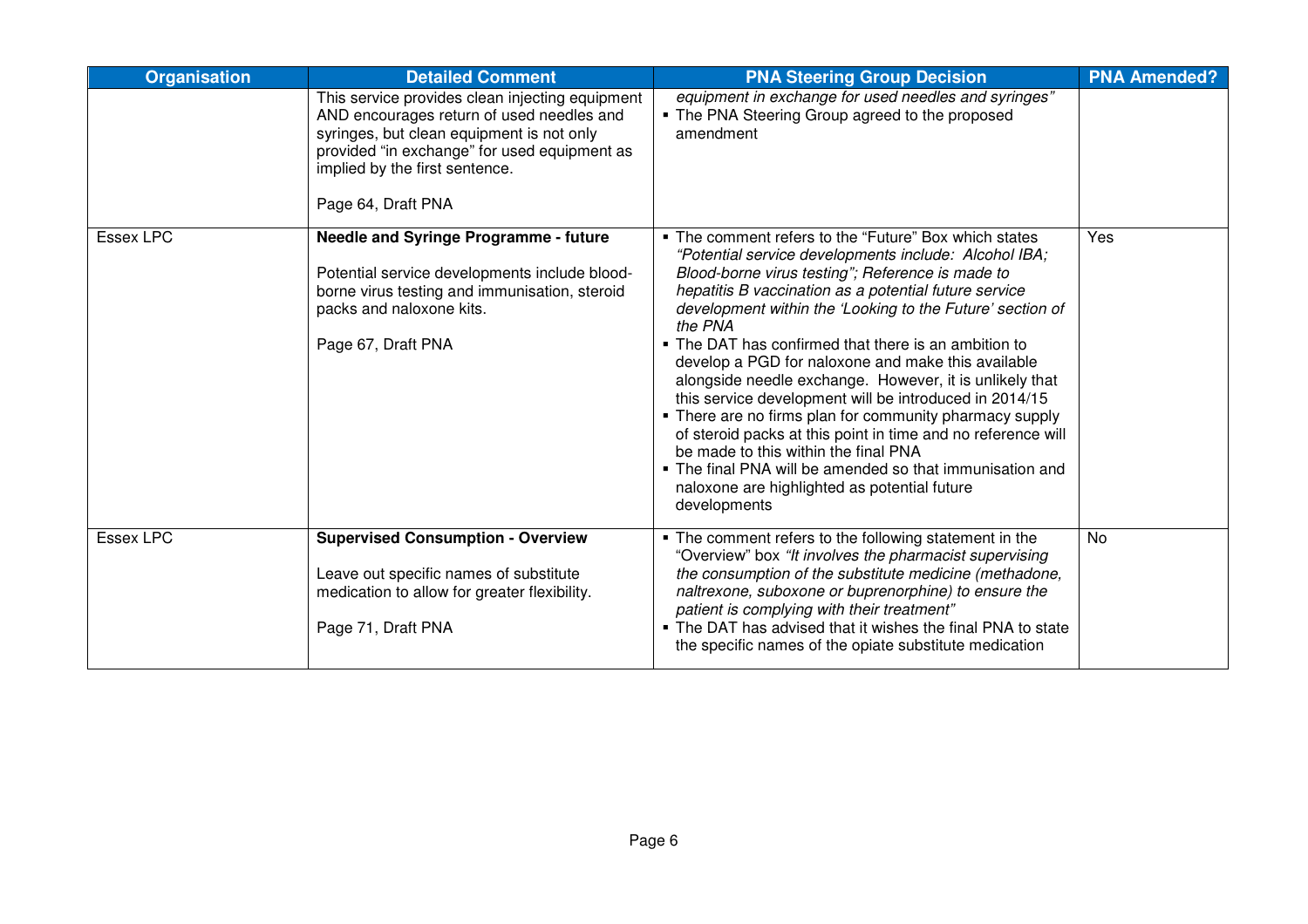| <b>Organisation</b>                                                                                                                                                        | <b>Detailed Comment</b>                                                                                                                                                                                                                                                                                                     | <b>PNA Steering Group Decision</b>                                                                                                                                                                                                                                                                                                                                                                                                                                                                                                                       | <b>PNA Amended?</b> |
|----------------------------------------------------------------------------------------------------------------------------------------------------------------------------|-----------------------------------------------------------------------------------------------------------------------------------------------------------------------------------------------------------------------------------------------------------------------------------------------------------------------------|----------------------------------------------------------------------------------------------------------------------------------------------------------------------------------------------------------------------------------------------------------------------------------------------------------------------------------------------------------------------------------------------------------------------------------------------------------------------------------------------------------------------------------------------------------|---------------------|
| <b>Essex LPC</b>                                                                                                                                                           | <b>Supervised Consumption - Conclusions</b><br>Collection and supervision times should be<br>negotiated with the client as part of the three-<br>way agreement, this will include days and times<br>when the service is not available and<br>arrangements for those days.<br>Page 71, Draft PNA                             | ■ The comment has been made in the context of the<br>current gaps in service<br>It was agreed that this statement would be included<br>within the final PNA<br>. The PNA Steering Group also determined to amend the<br>recommendation within the 'further provision' box as<br>follows: "In the short term, approaching our existing<br>network of pharmacies (particularly the 100 hour<br>pharmacies and those which open for extended hours),<br>will assist with improving access particularly on weekday<br>and Saturday evenings; and on Sundays" | Yes                 |
| Howells & Chana Chemists<br>72 West Road,<br>Shoeburyness<br>Essex, SS3 9DS                                                                                                | Maps and non-pharmacy providers<br>Map 1 has missing GP surgery locations. For<br>example, Shoebury Health Centre next to<br>Pharmacy 14 in Shoeburyness Ward is not<br>shown. A comparison with Map 10 shows<br>several other surgeries that should be added to<br>Map 1 for completeness.                                 | Map 1 is the template which was used as the starting<br>point to create all maps within the PNA<br>The same GP premises are shown on all maps.<br>$\blacksquare$<br>Where a pharmacy is in close proximity to a GP<br>surgery, the pharmacy is given priority on the map and<br>may obscure the GP surgery                                                                                                                                                                                                                                               | No                  |
| <b>Kalsons Chemist</b><br>138 Hobleythick Lane,<br>Westcliff-on-Sea, Essex, SS0<br>0RJ<br>Earls Hall Pharmacy<br>8 Earls Hall Parade.<br>Southend-on-Sea, Essex<br>SS2 6NW | Appliances (AURs / SACs) - Conclusions<br>The knowledge and awareness of patients is<br>limited on the pharmacy being enabled to<br>provide this service.<br>Patient appliance use is initiated in hospital and<br>then referred on to the manufacturers who<br>supply to patients directly<br>Page 49 & Page 52, Draft PNA | • The comments refer to the conclusions for the AURs and<br><b>SACs services</b><br>• The PNA Steering Group agreed that these points should<br>be included in the final PNA; and that the order of the<br>bullet points should be switched                                                                                                                                                                                                                                                                                                              | Yes                 |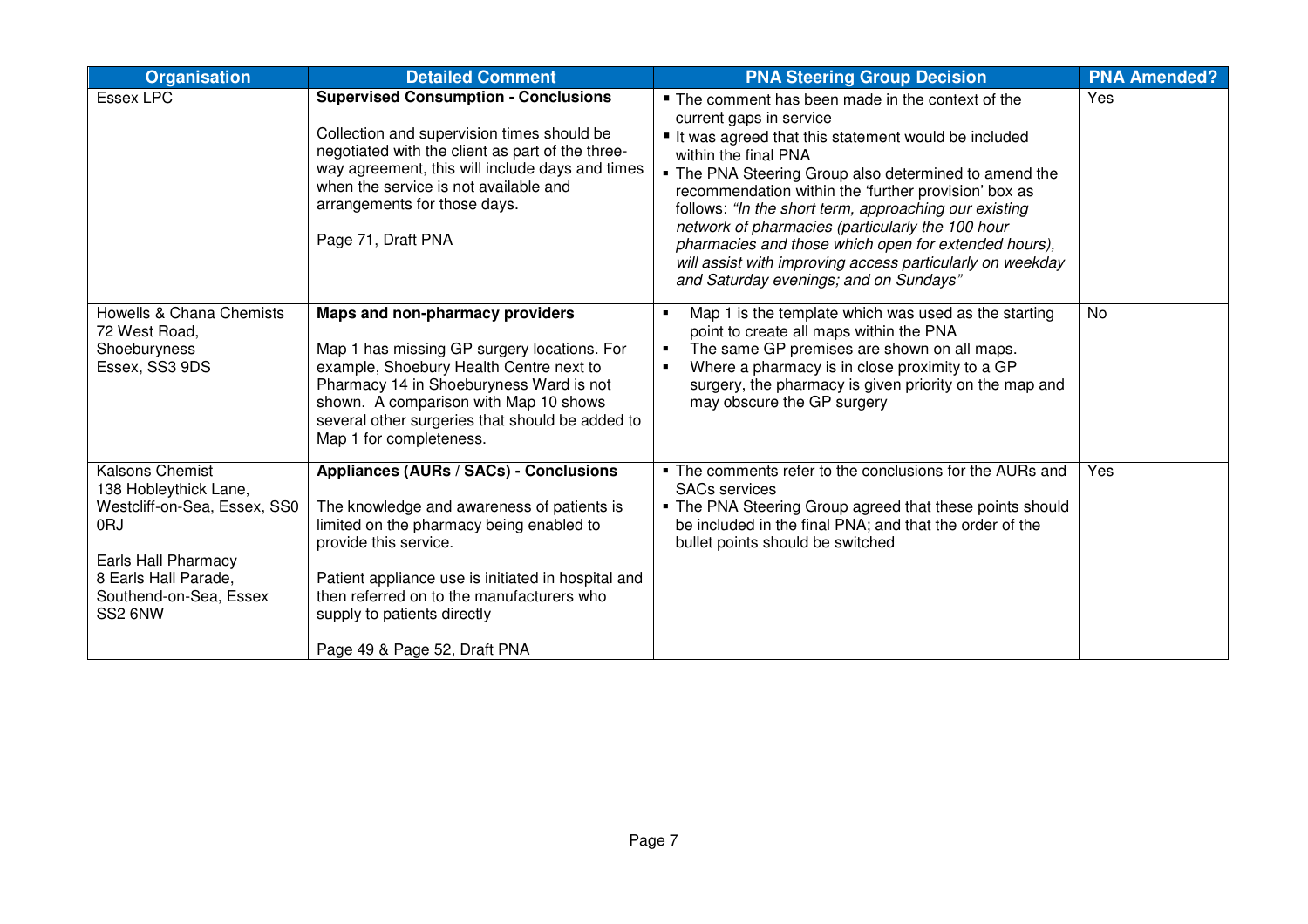| 5. Are you aware of any pharmaceutical services currently provided which have not been included in the PNA?                                                         |                                                                                                                                                                                                                                                                                                                                                                                                                                                                    |                        |                                                                                                                                                                                                                                                                                                         |                     |  |
|---------------------------------------------------------------------------------------------------------------------------------------------------------------------|--------------------------------------------------------------------------------------------------------------------------------------------------------------------------------------------------------------------------------------------------------------------------------------------------------------------------------------------------------------------------------------------------------------------------------------------------------------------|------------------------|---------------------------------------------------------------------------------------------------------------------------------------------------------------------------------------------------------------------------------------------------------------------------------------------------------|---------------------|--|
| Yes = $22.2\%$ (n=2)                                                                                                                                                | $No = 77.8\% (n=7)$                                                                                                                                                                                                                                                                                                                                                                                                                                                | Not sure = $0\%$ (n=0) | Not answered / Feedback Form Not Used (n=6)                                                                                                                                                                                                                                                             |                     |  |
| <b>Organisation</b>                                                                                                                                                 | <b>Detailed Comment</b>                                                                                                                                                                                                                                                                                                                                                                                                                                            |                        | <b>PNA Steering Group Decision</b>                                                                                                                                                                                                                                                                      | <b>PNA Amended?</b> |  |
| Howells & Chana Chemists<br>72 West Road,<br>Shoeburyness,<br>Essex, SS3 9DS                                                                                        | <b>Provision of Minor Ailments service.</b><br>This service was well received by Howells and<br>Chana customers until it was withdrawn in July<br>2010. The service had freed up doctors time<br>considerably. Consideration should be given to<br>rolling out this service, perhaps even at a<br>national level as there is a local need generally<br>in Southend. The service should be for all,<br>rather than being limited to only those on<br>Family Credit. |                        | • This comment relates to a service which was<br>commissioned in the past<br>• The minor ailments service is not currently<br>commissioned and the CCG and NHS England have no<br>plans to do so                                                                                                        | No.                 |  |
| Kalsons Chemist<br>138 Hobleythick Lane,<br>Westcliff-on-Sea, Essex, SS0<br>0RJ<br>Earls Hall Pharmacy<br>8 Earls Hall Parade,<br>Southend-on-Sea, Essex<br>SS2 6NW | <b>Private PGDs</b><br>Private PGDs for supply of items such as<br>malaria prophylaxis, hair loss treatment,<br>erectile dysfunction treatment etc. Various<br>pharmacies provide this service outside of the<br>NHS and these services could be incorporated<br>into the NHS needs assessment if this meets<br>population needs                                                                                                                                   |                        | • This comment relates to non-NHS services<br>• Non-NHS services are excluded from the scope of the<br>PNA because they cannot be taken into account when<br>considering applications to provide pharmaceutical<br>services<br>• An appendix provides an overview of non-NHS services<br>within the PNA | No                  |  |

| 6. Do you think the pharmaceutical needs of the population have been accurately reflected in the PNA? |                     |                                                |                                                                                                                                                                                                                                                                                                                                                                                               |                     |  |
|-------------------------------------------------------------------------------------------------------|---------------------|------------------------------------------------|-----------------------------------------------------------------------------------------------------------------------------------------------------------------------------------------------------------------------------------------------------------------------------------------------------------------------------------------------------------------------------------------------|---------------------|--|
| $Yes = 77.8\% (n=7)$                                                                                  | $No = 11.1\% (n=1)$ | Not sure = $11.1\%$ (n=1)                      | Not answered / Feedback Form Not Used (n=6)                                                                                                                                                                                                                                                                                                                                                   |                     |  |
| <b>Organisation</b>                                                                                   |                     | <b>Detailed Comment</b>                        | <b>PNA Steering Group Decision</b>                                                                                                                                                                                                                                                                                                                                                            | <b>PNA Amended?</b> |  |
| Howells & Chana Chemists<br>72 West Road,<br>Shoeburyness,<br>Essex, SS3 9DS                          | considered          | Addition of a minor ailments service should be | • The PNA Steering Group noted that minor ailments<br>services have been commissioned in other areas to<br>promote "pharmacy first" and to reduce demand for GPs<br>(and to a lesser extent use of unscheduled care<br>providers)<br>It was noted that the primary care strategy was<br>considering a broader scope around self-care and that<br>such a service is being considered elsewhere | No                  |  |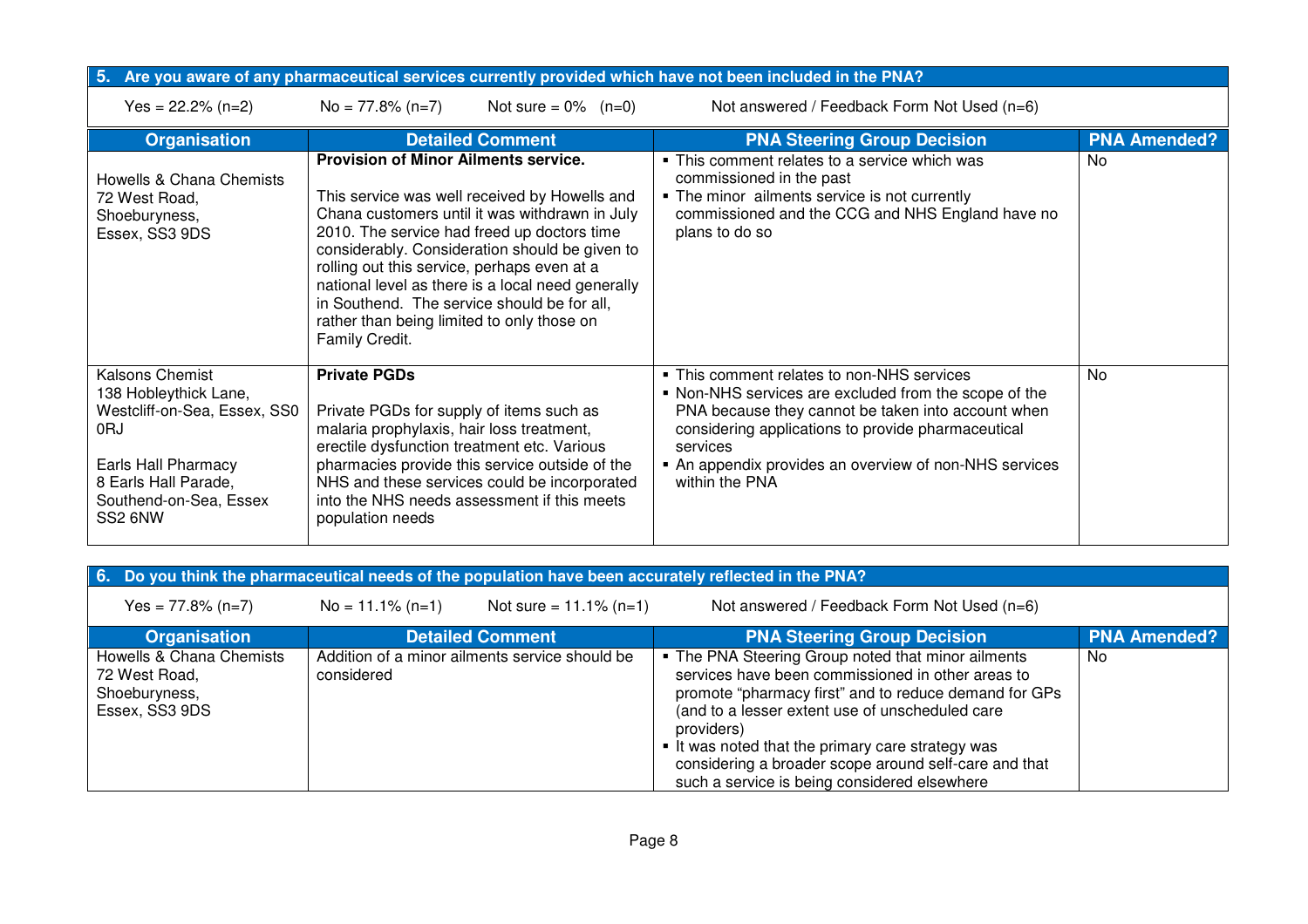|                                  | Do you agree with the conclusions for Essential Services?                                                                                                                                                                                                              |                                                                                                                                                                                                                                                                                                                                                                                                                                                                                                                                                                                            |                     |  |  |
|----------------------------------|------------------------------------------------------------------------------------------------------------------------------------------------------------------------------------------------------------------------------------------------------------------------|--------------------------------------------------------------------------------------------------------------------------------------------------------------------------------------------------------------------------------------------------------------------------------------------------------------------------------------------------------------------------------------------------------------------------------------------------------------------------------------------------------------------------------------------------------------------------------------------|---------------------|--|--|
| $Yes = 100\% (n=8)$              | $No = 0\% (n=0)$ Not sure = $0\% (n=0)$                                                                                                                                                                                                                                | Not answered / Feedback Form Not Used (n=7)                                                                                                                                                                                                                                                                                                                                                                                                                                                                                                                                                |                     |  |  |
| <b>Organisation</b>              | <b>Detailed Comment</b>                                                                                                                                                                                                                                                | <b>PNA Steering Group Decision</b>                                                                                                                                                                                                                                                                                                                                                                                                                                                                                                                                                         | <b>PNA Amended?</b> |  |  |
| NHS England - Essex Area<br>Team | <b>Opening hours</b><br>After 4.30pm on Sunday although there may<br>be pharmacies open in Castle Point if Southend<br>doesn't have cover                                                                                                                              | • NHS England confirmed that this comment relates to<br>retail trading law within the UK which restricts<br>supermarket opening hours<br>• The PNA Steering Group noted that several pharmacies,<br>within Southend-on-Sea, open beyond 4:30pm on a<br>Sunday, including one which is open until 11pm                                                                                                                                                                                                                                                                                      | No                  |  |  |
| NHS England - Essex Area<br>Team | <b>Distribution of pharmacies</b><br>How does this compare with other Essex or<br>nationally?<br>Page 23, Draft PNA                                                                                                                                                    | . The comment relates to the table looking at the<br>distribution of pharmacies, including the number of<br>pharmacies per 100,000 population<br>It was noted that the benchmarking graph, on the<br>previous page, provides comparative information for East<br>of England and England<br><b>Essex is not available in the national dataset</b>                                                                                                                                                                                                                                           | No                  |  |  |
| NHS England - Essex Area<br>Team | <b>Benefits of Repeat dispensing</b><br>I don't believe it facilitates the delivery of a<br>wider range of services because of greater<br>predictability of workload, workload is<br>considerably increased, transferred from GP to<br>pharmacy.<br>Page 32, Draft PNA | • The comment relates to the statement: "Greater<br>predictability in workload for pharmacies which<br>facilitates the delivery of a wider range of<br>pharmaceutical services"<br>• The PNA Steering Group was advised that a national<br>evaluation of repeat dispensing by community<br>pharmacists reported that the overall dispensing time for<br>batch issues compared to normal prescriptions reduced<br>by approximately 2 hours per 1,000 prescriptions<br>Reference: "Dispensing with Repeat: A Practical Guide<br>to Repeat Dispensing" - National Prescribing Centre,<br>2008 | <b>No</b>           |  |  |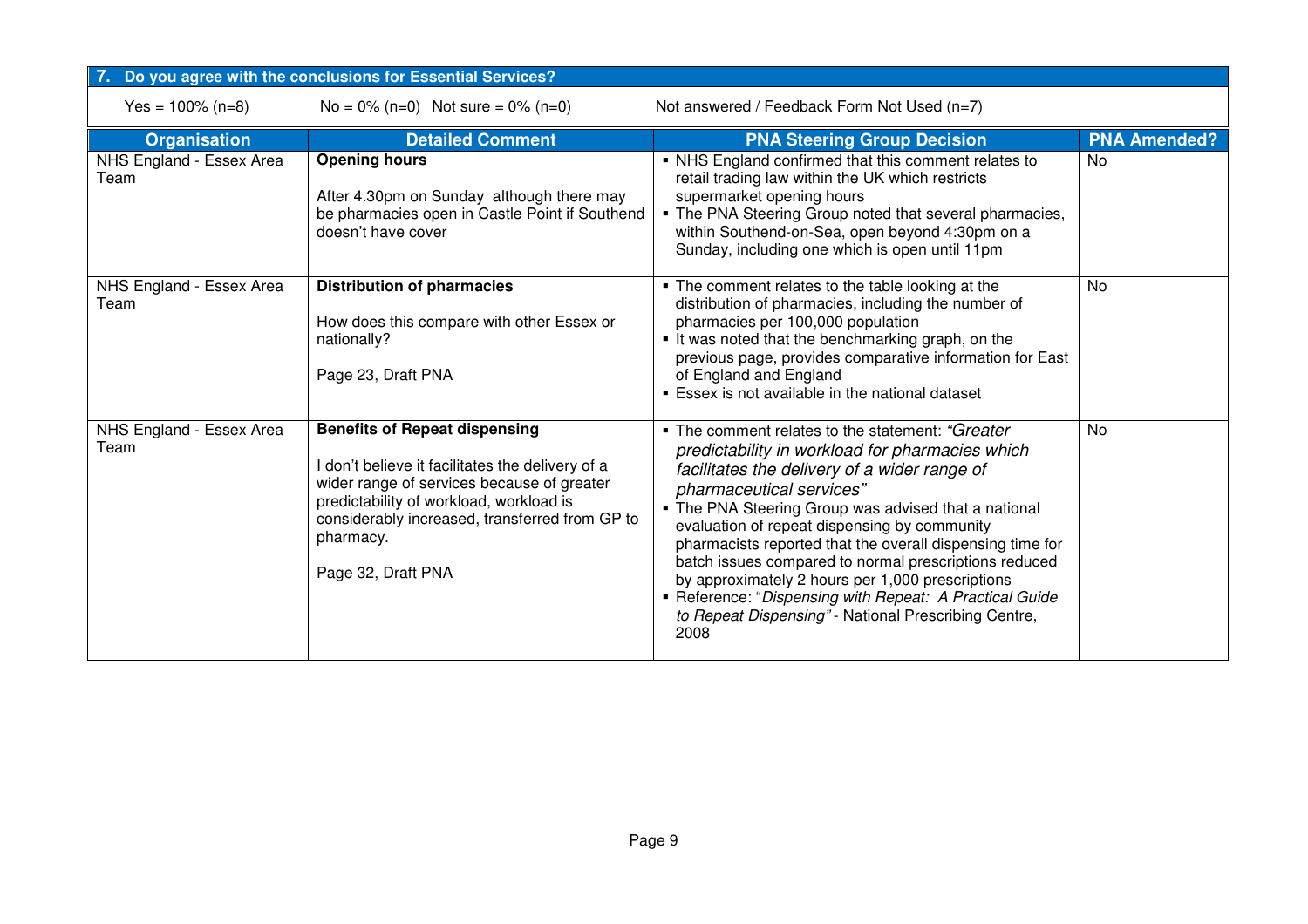| <b>Organisation</b>              | <b>Detailed Comment</b>                                                                                                                                                                                                                                                                | <b>PNA Steering Group Decision</b>                                                                                                                                                                                                                                                                                                                                                                                                                                                                                                                                                                                                                                                                                                                                                                                                                                                                                                                                                                                                                                                                                                                                                                                                                                                                                                                                                                                                                                                                                                       | <b>PNA Amended?</b> |
|----------------------------------|----------------------------------------------------------------------------------------------------------------------------------------------------------------------------------------------------------------------------------------------------------------------------------------|------------------------------------------------------------------------------------------------------------------------------------------------------------------------------------------------------------------------------------------------------------------------------------------------------------------------------------------------------------------------------------------------------------------------------------------------------------------------------------------------------------------------------------------------------------------------------------------------------------------------------------------------------------------------------------------------------------------------------------------------------------------------------------------------------------------------------------------------------------------------------------------------------------------------------------------------------------------------------------------------------------------------------------------------------------------------------------------------------------------------------------------------------------------------------------------------------------------------------------------------------------------------------------------------------------------------------------------------------------------------------------------------------------------------------------------------------------------------------------------------------------------------------------------|---------------------|
| NHS England - Essex Area<br>Team | <b>Bank holidays</b><br>I though there is no requirement to notify<br>change to supplementary hours on a public<br>holiday. It also implies that NHS England do<br>not give any consideration to pharmacy<br>opening $-$ this is not correct $-$ e.g. Xmas.<br>Page 25 & 36, Draft PNA | • The comment relates to the statement: "Bank Holidays,<br>where pharmacies may notify NHS England of an<br>intention to close (through a variation in<br>supplementary hours) and there is no rota service.<br>27% of respondents in our public survey were<br>dissatisfied or very dissatisfied with Bank Holiday<br>opening hours"<br>. The PNA Steering Group was advised:<br>Pharmacies not required to open on Bank Holidays<br>The NHS Regulations provide that Good Friday,<br>$\circ$<br>Easter Sunday and Christmas day are always<br>treated in this way<br>However, for the other days the status of the day<br>$\circ$<br>depends on whether it has been formally declared as<br>a bank holiday or whether a substitute day has been<br>introduced e.g. if New Year's Day and Boxing Day<br>fall at the weekend there may be substitute days<br>declared, meaning that the pharmacy might have to<br>open on the 26 December / 1 January where these<br>fall on a weekend<br>o Pharmacies are not obliged to tell NHS England if<br>they intend to open on bank holidays but are<br>encouraged to do so<br>It was agreed that the PNA would be revised in the light<br>of the above information as follows:<br>"There is no obligation for pharmacies to open on bank<br>holidays. However, NHS England is obliged to ensure<br>NHS Pharmaceutical Services are available and to<br>commission pharmacies to open if deemed to be<br>necessary. An enhanced service is commissioned for<br>Christmas Day and Easter Sunday" | Yes                 |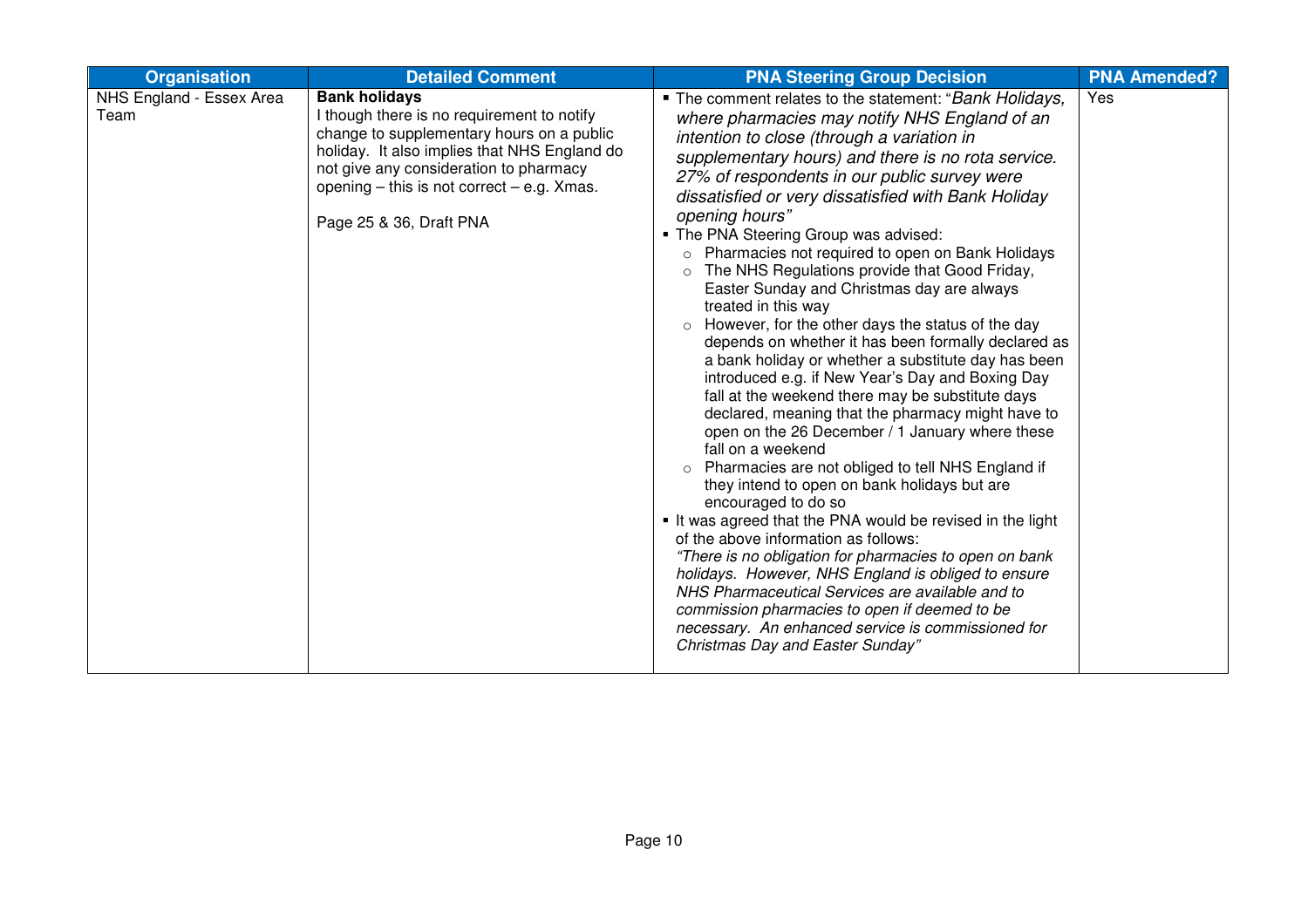| <b>Organisation</b>              | <b>Detailed Comment</b>                                                                                                                                                                                                                                         | <b>PNA Steering Group Decision</b>                                                                                                                                                                                                                                                                                                                                                                                                                                                                                                                                                                                        | <b>PNA Amended?</b> |
|----------------------------------|-----------------------------------------------------------------------------------------------------------------------------------------------------------------------------------------------------------------------------------------------------------------|---------------------------------------------------------------------------------------------------------------------------------------------------------------------------------------------------------------------------------------------------------------------------------------------------------------------------------------------------------------------------------------------------------------------------------------------------------------------------------------------------------------------------------------------------------------------------------------------------------------------------|---------------------|
| NHS England - Essex Area<br>Team | <b>Opening hours</b><br>Saturdays - Eastwood [Park] Ward - either<br>incorrect or not taking into account a pharmacy<br>just on the border - Morrisons Eastwood.<br>Pertinent to consider neighbouring locality as it<br>changes picture.<br>Page 36, Draft PNA | . The PNA Steering Group noted the error in that one<br>pharmacy was open on Saturday mornings and agreed<br>for the PNA to be amended<br>. The PNA steering group noted that the overall conclusion<br>stated "However, the geography of the area is such that<br>even on a Sunday the vast majority of residents are in a<br>position to access pharmacy services, either within<br>Southend-on-Sea or across the border in the<br>neighbouring HWB area, within a reasonable timescale"<br>and agreed that the error had no material impact upon<br>this                                                               | Yes                 |
| NHS England - Essex Area<br>Team | <b>Premises and consultation areas</b><br>CCTV versus privacy?<br>Page 38, Draft PNA                                                                                                                                                                            | • The comment refers to a statement which suggests that<br>there are opportunities to improve security through the<br>use of CCTV and panic buttons<br>It was noted that the council was considering whether or<br>not CCTV should be a requirement for substance misuse<br>services and that this was about protection for the<br>pharmacist / staff in the event that there were difficult<br>encounters / abusive encounters<br>• Providing that CCTV is used in a transparent way (as<br>opposed to covert, hidden cameras) then no issues of<br>privacy arise<br>• The PNA Steering Group agreed to note the comment | No                  |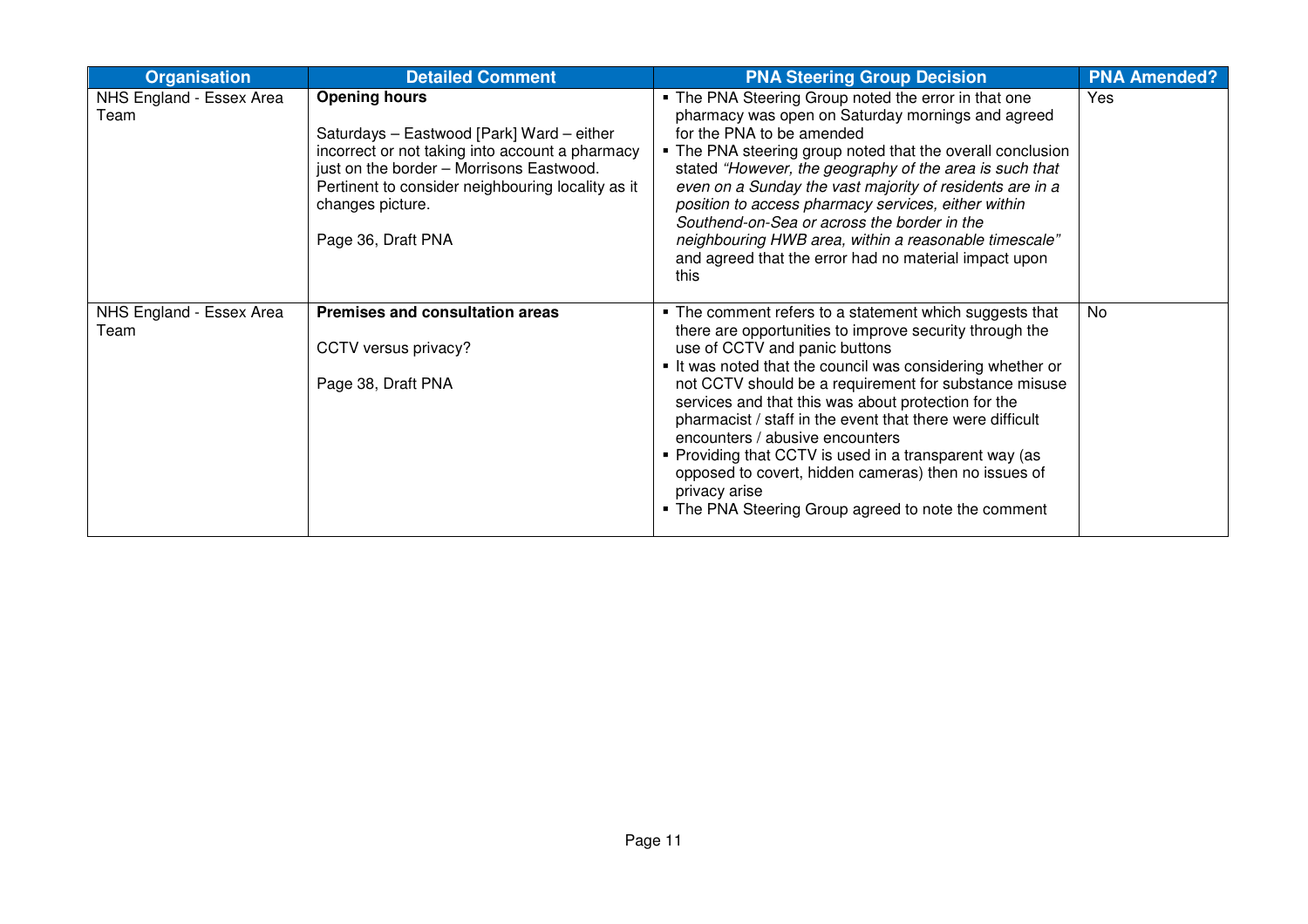| Do you agree with the conclusions for MURs?                                 |                                                                                                                                                                                                                                                                                                                                                                                                                                                                                                                                                                                                                                                                                      |                                                                                             |                                                                                                                                                                                                                                                                                                                                                                                                                                                                                                                                                                                                                                                                                                                                                                |                     |
|-----------------------------------------------------------------------------|--------------------------------------------------------------------------------------------------------------------------------------------------------------------------------------------------------------------------------------------------------------------------------------------------------------------------------------------------------------------------------------------------------------------------------------------------------------------------------------------------------------------------------------------------------------------------------------------------------------------------------------------------------------------------------------|---------------------------------------------------------------------------------------------|----------------------------------------------------------------------------------------------------------------------------------------------------------------------------------------------------------------------------------------------------------------------------------------------------------------------------------------------------------------------------------------------------------------------------------------------------------------------------------------------------------------------------------------------------------------------------------------------------------------------------------------------------------------------------------------------------------------------------------------------------------------|---------------------|
| Yes = $75\%$ (n=6)                                                          | $No = 25\% (n=2)$                                                                                                                                                                                                                                                                                                                                                                                                                                                                                                                                                                                                                                                                    | Not sure = $0\%$ (n=0)                                                                      | Not answered / Feedback Form Not Used (n=7)                                                                                                                                                                                                                                                                                                                                                                                                                                                                                                                                                                                                                                                                                                                    |                     |
| <b>Organisation</b>                                                         |                                                                                                                                                                                                                                                                                                                                                                                                                                                                                                                                                                                                                                                                                      | <b>Detailed Comment</b>                                                                     | <b>PNA Steering Group Decision</b>                                                                                                                                                                                                                                                                                                                                                                                                                                                                                                                                                                                                                                                                                                                             | <b>PNA Amended?</b> |
| Howells & Chana Chemists<br>72 West Road,<br>Shoeburyness<br>Essex, SS3 9DS | Disagree that with no Saturday night/Sunday<br>opening hours there is a "significant gap" for<br>people with long term condition who work full<br>time to have an MUR.<br>Howells & Chana have an appointment system<br>to accommodate customers who experience<br>such a difficulty, our opening hours being 9 am<br>until 7pm weekdays and until 5pm on<br>Saturdays.<br>Customers have taken this offer and a second<br>pharmacist has come in at the appointed time<br>specifically to satisfy this need to carry out an<br>MUR. Thus there is no gap as such, certainly<br>not "a significant gap"; it is a matter of<br>managing specific customer need.<br>Page 42, Draft PNA |                                                                                             | • The comments relate to the conclusions box which<br>highlight the following points:<br>o Limited access to pharmacies at certain times of day<br>may cause constraints<br>$\circ$ The fact that people can't attend an alternative<br>pharmacy e.g. when their own pharmacy is closed or<br>where a pharmacy doesn't offer the service is a<br>significant gap because they can't choose to go<br>elsewhere<br>• The PNA Steering Group noted that not all pharmacies<br>open for extended hours (in the same was as Howells &<br>Chana Chemists do) and some pharmacies don't have a<br>second pharmacist (although this can't be quantified<br>because this question was not asked in the<br>questionnaire)<br>• The PNA Steering Group noted the comments | <b>No</b>           |
| NHS England - Essex Area<br>Team                                            | <b>Activity data for MURs</b><br>think this is right?<br>Page 39 & 42 - Draft PNA                                                                                                                                                                                                                                                                                                                                                                                                                                                                                                                                                                                                    | $MURs$ – lower than 188 per pharmacy – can<br>you check the figures on this please we don't | . The PNA Steering Group was advised that the<br>benchmarking data in the graph refers to 2012/13 and<br>that the Business Services Authority website had been<br>used as the data source for Southend-on-Sea. The total<br>number of pharmacies is used as the denominator in the<br>national dataset and this was replicated for Southend-on-<br>Sea. The figures have been checked and are correct.<br>• NHS England provided data for 2013/14 which show a<br>higher rate of MURs; however, it would not be<br>appropriate to use this for comparison purposes as the<br>timeframe is different. Also, the rate of MURs decreases<br>to 204 if all 39 pharmacies which offer the service are<br>taken into account                                         |                     |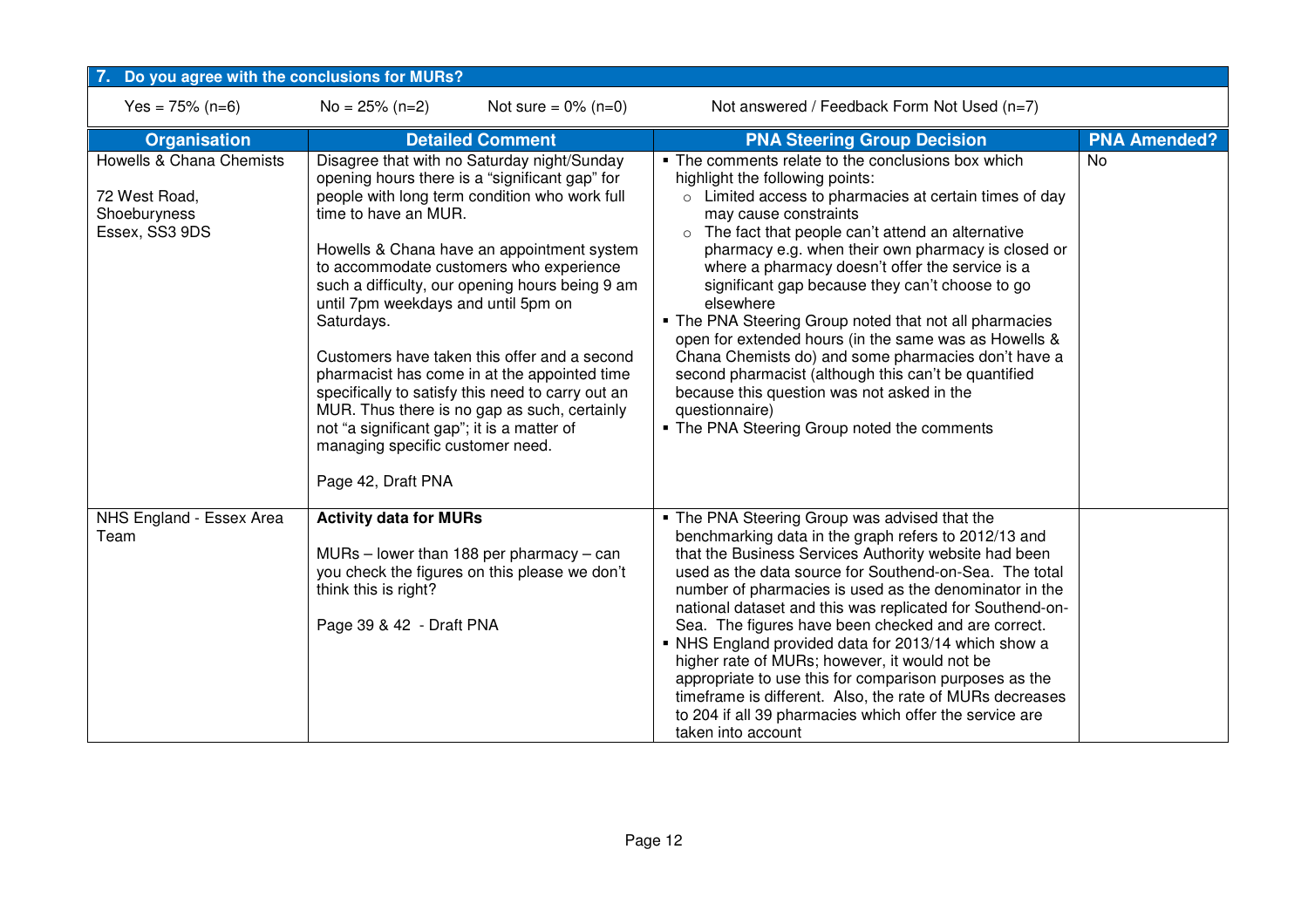| <b>Organisation</b>                                                                                                                                                         | <b>Detailed Comment</b>                                                                                                                                                                                                                                                                                                                                                                                                                                                                                                                                                                                               | <b>PNA Steering Group Decision</b>                                                                                                                                                                                                                                                                                                                                                                                                                                                                                                                                                                                                                         | <b>PNA Amended?</b> |
|-----------------------------------------------------------------------------------------------------------------------------------------------------------------------------|-----------------------------------------------------------------------------------------------------------------------------------------------------------------------------------------------------------------------------------------------------------------------------------------------------------------------------------------------------------------------------------------------------------------------------------------------------------------------------------------------------------------------------------------------------------------------------------------------------------------------|------------------------------------------------------------------------------------------------------------------------------------------------------------------------------------------------------------------------------------------------------------------------------------------------------------------------------------------------------------------------------------------------------------------------------------------------------------------------------------------------------------------------------------------------------------------------------------------------------------------------------------------------------------|---------------------|
| <b>Kalsons Chemists</b><br>138 Hobleythick Lane,<br>Westcliff-on-Sea, Essex, SS0<br>0RJ<br>Earls Hall Pharmacy<br>8 Earls Hall Parade,<br>Southend-on-Sea, Essex<br>SS2 6NW | MURs are relative to number of patients<br>coming into the pharmacy which is dependent<br>on the nearest GP surgery/ies, number of<br>competing pharmacies in the area serving a<br>practice and location of pharmacy relative to<br>GP practice hence it is correct to aim for more.<br>However it will be important to note that unless<br>these can be provided within a patient's home<br>then numbers may remain low due to the<br>collect/delivery service offered by pharmacies<br>along with the issues mentioned above.<br>Please note the new areas listed for targeted<br>MURs.<br>Page 39 & 42, Draft PNA | . The PNA Steering Group noted the comments and<br>agreed to the following amendments:<br>In the overview box, note that pharmacies may seek<br>$\circ$<br>permission from NHS England to provide MURs in<br>the domiciliary setting<br>Update the overview box with the new target and<br>$\circ$<br>areas listed for MURS (70% of MURs to be directed<br>at target groups, which now also includes people on<br>4 or more medicines who have CVD or who are at<br>risk of CVD)<br>In the further provision box, note that providing<br>$\circ$<br>MURS in the domiciliary setting may improve access<br>for people who are less able to visit pharmacies | Yes                 |

| 7. Do you agree with the conclusions for the NMS? |                                         |                                             |                     |  |  |  |
|---------------------------------------------------|-----------------------------------------|---------------------------------------------|---------------------|--|--|--|
| Yes = $100\%$ (n=8)                               | $No = 0\% (n=0)$ Not sure = $0\% (n=0)$ | Not answered / Feedback Form Not Used (n=7) |                     |  |  |  |
| <b>Organisation</b>                               | <b>Detailed Comment</b>                 | <b>PNA Steering Group Decision</b>          | <b>PNA Amended?</b> |  |  |  |
| No detailed comments received                     |                                         |                                             |                     |  |  |  |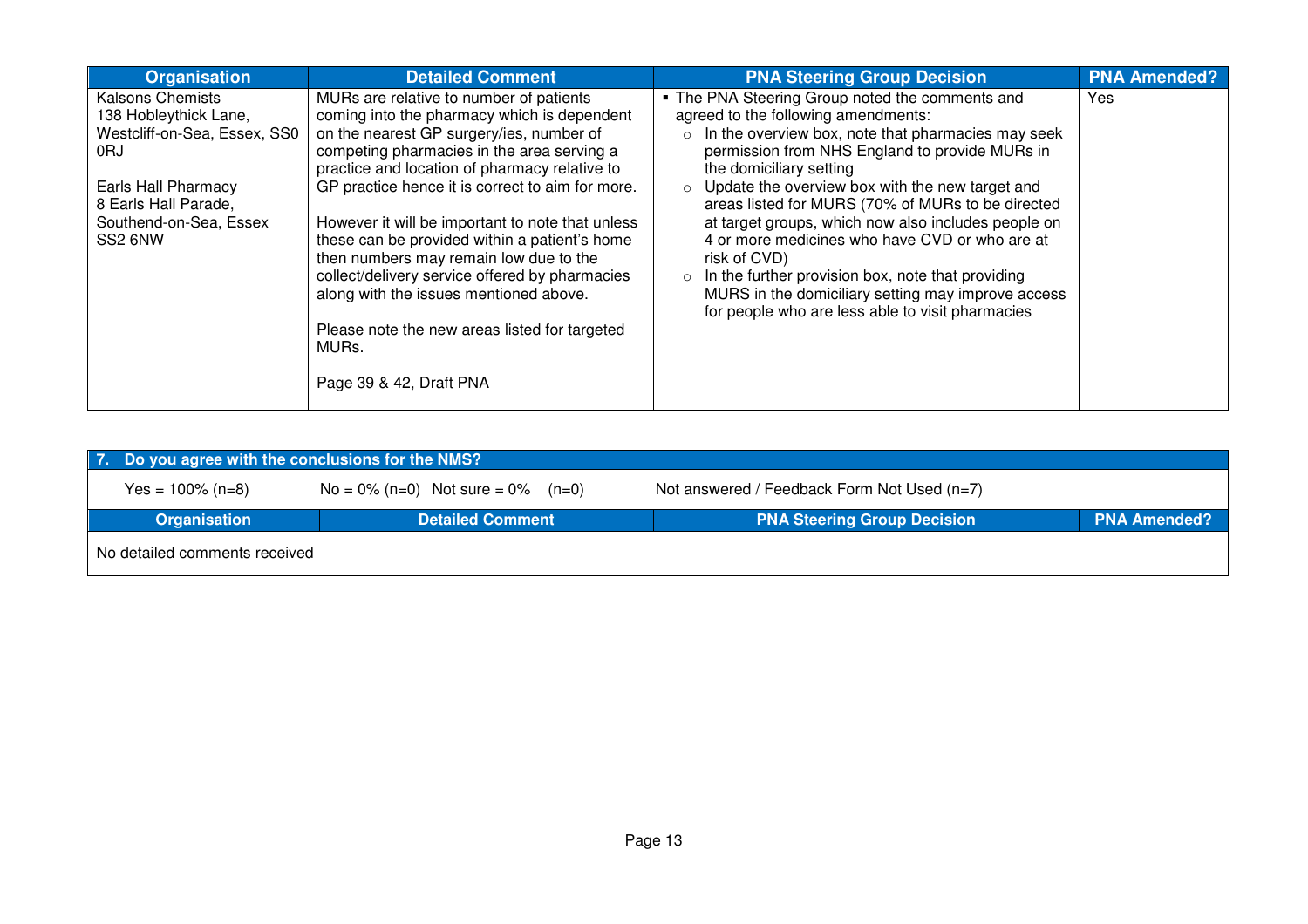| 7. Do you agree with the conclusions for AURs and SACs?                                                                                                             |                                                                                                                                                                                                                                                                                                                                             |                                                                                                                                                                                        |                                                 |  |  |  |
|---------------------------------------------------------------------------------------------------------------------------------------------------------------------|---------------------------------------------------------------------------------------------------------------------------------------------------------------------------------------------------------------------------------------------------------------------------------------------------------------------------------------------|----------------------------------------------------------------------------------------------------------------------------------------------------------------------------------------|-------------------------------------------------|--|--|--|
| AURs:<br>Yes = $71.4\%$ (n=5)                                                                                                                                       | $No = 28.6\% (n=2)$                                                                                                                                                                                                                                                                                                                         | Not sure = $0\%$ (n=0)<br>Not answered / Feedback Form Not Used (n=8)                                                                                                                  |                                                 |  |  |  |
|                                                                                                                                                                     | SACs:<br>Not sure = $0\%$ (n=0)<br>Not answered / Feedback Form Not Used (n=8)<br>Yes = $85.7\%$ (n=6)<br>$No = 14.3\% (n=1)$                                                                                                                                                                                                               |                                                                                                                                                                                        |                                                 |  |  |  |
| <b>Organisation</b>                                                                                                                                                 | <b>Detailed Comment</b>                                                                                                                                                                                                                                                                                                                     | <b>PNA Steering Group Decision</b>                                                                                                                                                     | <b>PNA Amended?</b>                             |  |  |  |
| Kalsons Chemist<br>138 Hobleythick Lane,<br>Westcliff-on-Sea, Essex, SS0<br>0RJ<br>Earls Hall Pharmacy<br>8 Earls Hall Parade,<br>Southend-on-Sea, Essex<br>SS2 6NW | <b>AURs</b><br>Can be provided however too many patients<br>have little knowledge of their choices such as<br>specialist contractors providing the service<br>along with their local pharmacies. Pharmacists<br>can develop the skill only if the opportunities to<br>deliver the service would arise, which is rare.<br>Page 47, Draft PNA | • PNA Steering Group noted comment<br>• PNA updated to reflect issues with patient awareness of<br>pharmacy based services and choice as per previous<br>comment (refer to question 4) | Refer to comments<br>made in response<br>to $4$ |  |  |  |
| Online ID: 6032967                                                                                                                                                  | <b>AURs and SACs</b><br>As this is a specialised services requiring a<br>separate or fairly large area for stocking these<br>appliances it is difficult to provide these<br>services in a normal pharmacy<br>Page 47 - 52, Draft PNA                                                                                                        | • PNA Steering Group noted comment but was made<br>aware that such products can be ordered on receipt of a<br>prescription rather than being held in stock                             | <b>No</b>                                       |  |  |  |
| NHS England - Essex Area<br>Team                                                                                                                                    | <b>AUR and SACs</b><br>Implies that pharmacies are not willing to<br>provide more service and makes no mention of<br>patient choice and intense marketing from main<br>suppliers from outside the area.<br>Page 47 - 52, Draft PNA                                                                                                          | • PNA Steering Group noted the comments<br>• PNA updated as previously stated                                                                                                          | Refer to comments<br>made in response<br>to $4$ |  |  |  |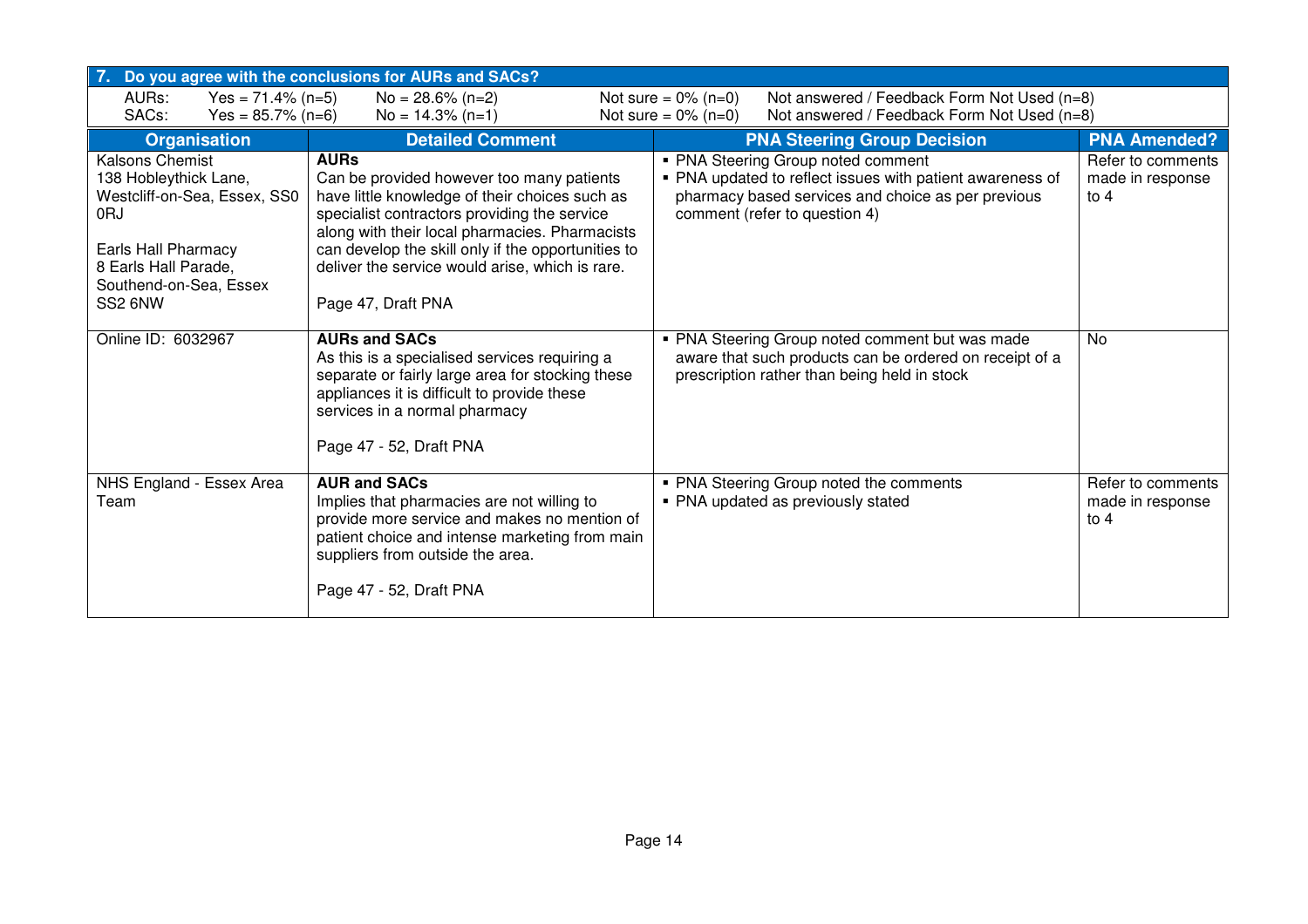#### **7.Do you agree with the conclusions for Seasonal Influenza Vaccine?**

 $Yes = 87.5\% (n=7)$  No = 12.5% (n=1) Not sure = 0% (n=0) Not answered / Feedback Form Not Used (n=7)

| <b>Organisation</b>              | <b>Detailed Comment</b>                                                                                                                                                                                                                                                                                                                                                                                                                                                                                                                                                                                                                                                                                                                                                                                                                                                                                                                                                                                                                                                                          | <b>PNA Steering Group Decision</b>                                                                                                                                                                                                                                                                                                                                                                                                                                                                                                                                                                                                                                                                                                                                                                                                                                                                                                   | <b>PNA Amended?</b> |
|----------------------------------|--------------------------------------------------------------------------------------------------------------------------------------------------------------------------------------------------------------------------------------------------------------------------------------------------------------------------------------------------------------------------------------------------------------------------------------------------------------------------------------------------------------------------------------------------------------------------------------------------------------------------------------------------------------------------------------------------------------------------------------------------------------------------------------------------------------------------------------------------------------------------------------------------------------------------------------------------------------------------------------------------------------------------------------------------------------------------------------------------|--------------------------------------------------------------------------------------------------------------------------------------------------------------------------------------------------------------------------------------------------------------------------------------------------------------------------------------------------------------------------------------------------------------------------------------------------------------------------------------------------------------------------------------------------------------------------------------------------------------------------------------------------------------------------------------------------------------------------------------------------------------------------------------------------------------------------------------------------------------------------------------------------------------------------------------|---------------------|
| <b>LPC</b>                       | Seasonal influenza service conclusions depend on<br>influencing NHS England commissioners<br>Page 53, Draft PNA                                                                                                                                                                                                                                                                                                                                                                                                                                                                                                                                                                                                                                                                                                                                                                                                                                                                                                                                                                                  | . The LPC confirmed that they agreed with the<br>conclusions but were highlighting that NHS England<br>needed to be influenced as the commissioner<br>. The PNA Steering Group noted the comment                                                                                                                                                                                                                                                                                                                                                                                                                                                                                                                                                                                                                                                                                                                                     | <b>No</b>           |
| NHS England - Essex Area<br>Team | Flu vaccination – needs update or reference the<br>fact that this is an increasing area of service<br>provision and the numbers will change depending<br>on commissioning arrangements and possible<br>inclusion of willing and able to provide numbers.<br>Page 53 & 54, Draft PNA                                                                                                                                                                                                                                                                                                                                                                                                                                                                                                                                                                                                                                                                                                                                                                                                              | • PNA Steering Group noted the comment                                                                                                                                                                                                                                                                                                                                                                                                                                                                                                                                                                                                                                                                                                                                                                                                                                                                                               | <b>No</b>           |
| North & South Essex LMCs<br>Ltd  | The LMC sent a letter raising the following concerns<br>with respect to the pharmacy-based seasonal<br>influenza vaccination service:<br>• The NHS England letter of 2nd May 2014 stated<br>"In 2015-2016 as well as the under 65's at-risk<br>and pregnant women, we will pilot pharmacies<br>vaccinating the over 65's in areas where practices<br>do not reach their national targets". This shows a<br>fundamental misunderstanding of the problem<br>• GP surgeries have run exceptional services over<br>the last few years, including evening and<br>weekend clinics, as well as encouraging patients<br>to attend for vaccination by letter, phone and text.<br>The problem lies with a lack of demand and with<br>patients being indifferent about it, despite many<br>requests to attend by surgeries. Additionally,<br>frequent news articles doubting the effectiveness<br>of the flu vaccine have impacted on up-take of the<br>vaccine.<br>If is the view of the CRG that adding more<br>providers will only confuse matters further,<br>sending the service into decline and that | . The PNA Steering Group noted that the historically<br>low uptake of seasonal influenza vaccine and that<br>the pharmacy-based service improves choice and<br>access to seasonal influenza vaccination for<br>residents of Southend-on-Sea<br>It was acknowledged that it would be valuable for<br>general practice and pharmacy to work together to<br>look at how to increase uptake rates<br>• NHS England is the commissioner and the PNA<br>Steering Group advised that the issues raised within<br>the LMC letter need to addressed by NHS England<br>It was agreed that the 'futures box' would be updated<br>to read: "Given Southend-on-Sea's historically low<br>uptake of seasonal influenza vaccine in all 'at risk'<br>groups, we would wish to see NHS England<br>commissioning appropriate services, through a range<br>of providers, in order to increase uptake for all<br>eligible patients, irrespective of age" | Yes                 |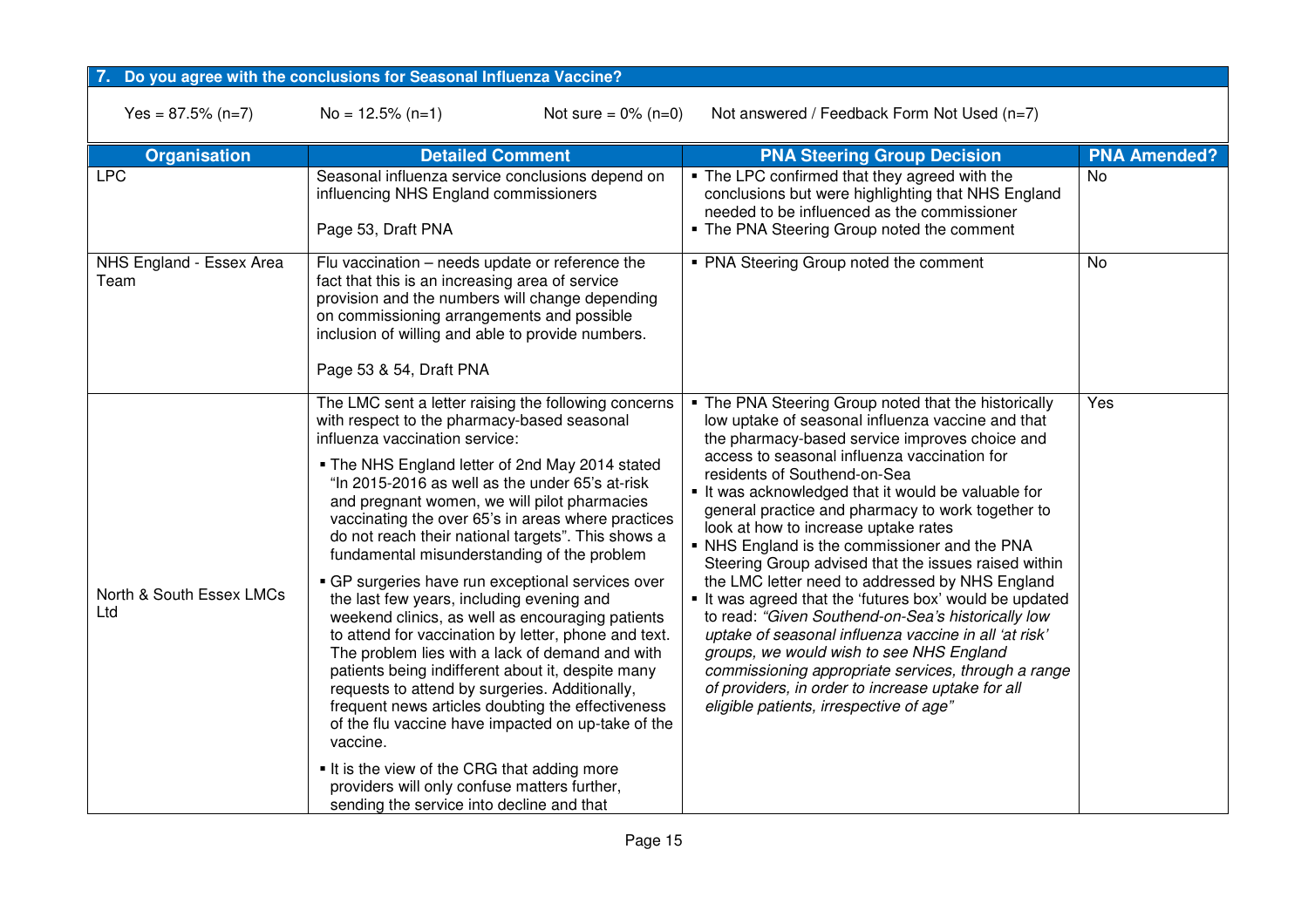| <b>Organisation</b> | <b>Detailed Comment</b>                                                                                                                                                                                                                                                                                                                                                                                                                                                                                                                                                                                                                 | <b>PNA Steering Group Decision</b> | <b>PNA Amended?</b> |
|---------------------|-----------------------------------------------------------------------------------------------------------------------------------------------------------------------------------------------------------------------------------------------------------------------------------------------------------------------------------------------------------------------------------------------------------------------------------------------------------------------------------------------------------------------------------------------------------------------------------------------------------------------------------------|------------------------------------|---------------------|
|                     | additional resources would have been better<br>spent on a public information campaign to<br>increase patient awareness. Figures obtained<br>from NHS England show that 92% of patients<br>who had a flu jab in the pharmacy pilot last year<br>(from the 90% that completed the survey) had<br>previously unable to vaccinate the hard to reach<br>population.                                                                                                                                                                                                                                                                          |                                    |                     |
|                     | . The extension of the scheme also brings other<br>problems:-<br>o Surgeries no longer know how many vaccines<br>to order.<br>There will be less point in surgeries sending<br>$\circ$<br>recall letters when the patient is more likely to<br>get their vaccination from a pharmacy.<br>There will be extra administration in getting the<br>$\circ$<br>details onto the surgeries clinical system.<br>Practices QOF scores will fall without accurate<br>$\circ$<br>information from the pharmacies.<br>What happens with follow up for complications<br>- the role of the pharmacist or will patients be<br>referred back to the GP? |                                    |                     |
|                     | • The CRG Practice Managers believe this initiative<br>will further destabilise the already fragile General<br>Practice.                                                                                                                                                                                                                                                                                                                                                                                                                                                                                                                |                                    |                     |
|                     | . With regard to the flu vaccines, the tipping point<br>will not be this year but there is a very real<br>prospect that when practices look at the results of<br>next year's Flu DES there is a very real possibility<br>that a significant number of practices will consider<br>opting out of providing this service next year, with<br>the potential of a devastating drop in uptake for<br>NHS England to deal with                                                                                                                                                                                                                  |                                    |                     |
|                     | • Increasing provision of a service, in a market<br>where the demand is declining, will not resolve<br>the problem. It seems that a national solution has<br>been adopted to achieve a national target without<br>much consideration given to the reasons why the<br>target has not been reached.                                                                                                                                                                                                                                                                                                                                       |                                    |                     |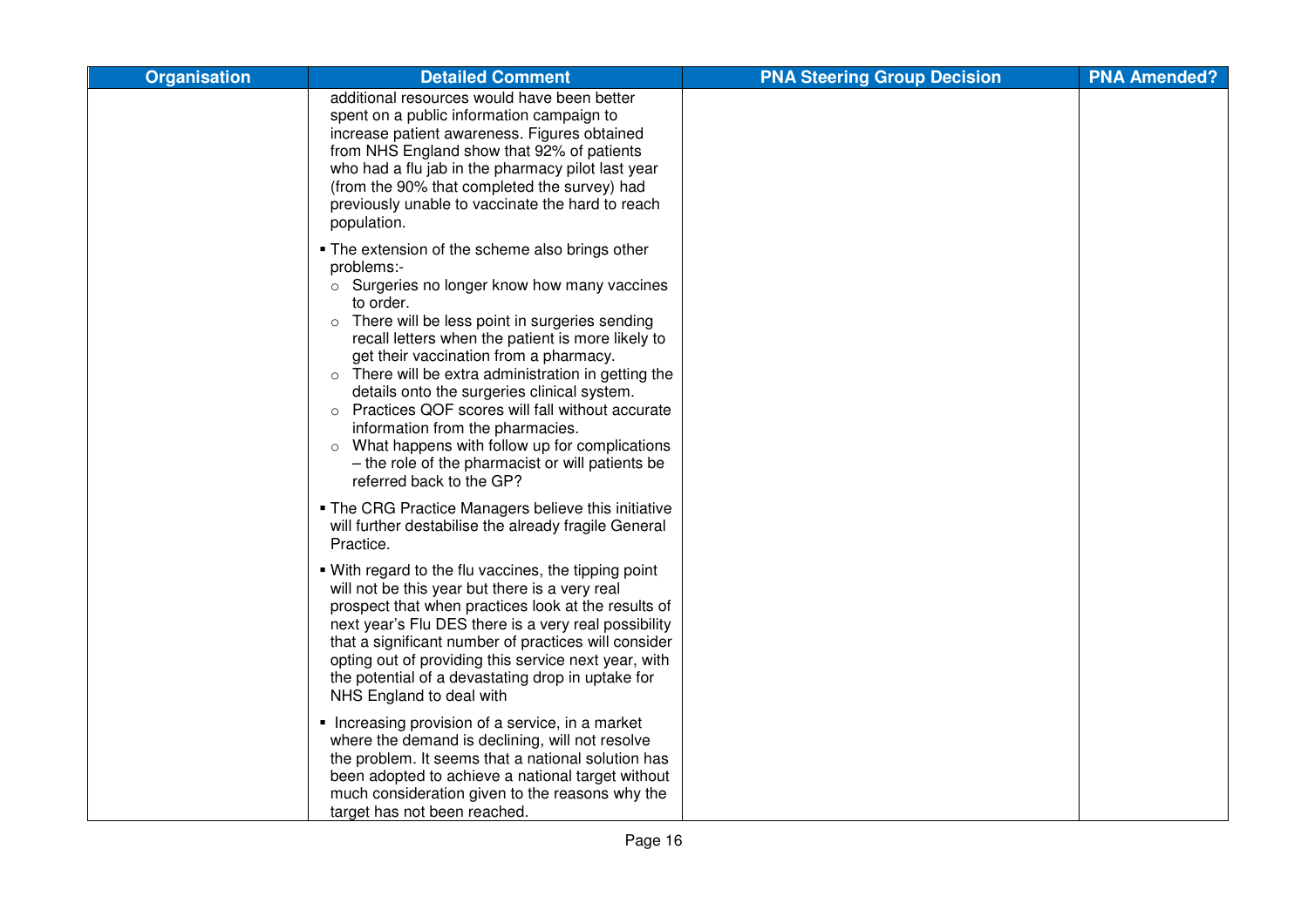| 7. Do you agree with the conclusions for the Stop Smoking Service?                                               |  |                         |                                    |                     |  |
|------------------------------------------------------------------------------------------------------------------|--|-------------------------|------------------------------------|---------------------|--|
| Not answered / Feedback Form Not Used (n=7)<br>Yes = $100\%$ (n=8)<br>$No = 0\% (n=0)$<br>Not sure = $0\%$ (n=0) |  |                         |                                    |                     |  |
| <b>Organisation</b>                                                                                              |  | <b>Detailed Comment</b> | <b>PNA Steering Group Decision</b> | <b>PNA Amended?</b> |  |
| No detailed comments received                                                                                    |  |                         |                                    |                     |  |

| 7. Do you agree with the conclusions for the Sexual Health Service?                                                                                                                     |                                                                                                                                                                                                                                                                                                                                                                                                                              |                                                                                                                                                                                                                                                                                                                                                                                                                                                                                                                                                                                                                                                                                                                                                      |                     |  |
|-----------------------------------------------------------------------------------------------------------------------------------------------------------------------------------------|------------------------------------------------------------------------------------------------------------------------------------------------------------------------------------------------------------------------------------------------------------------------------------------------------------------------------------------------------------------------------------------------------------------------------|------------------------------------------------------------------------------------------------------------------------------------------------------------------------------------------------------------------------------------------------------------------------------------------------------------------------------------------------------------------------------------------------------------------------------------------------------------------------------------------------------------------------------------------------------------------------------------------------------------------------------------------------------------------------------------------------------------------------------------------------------|---------------------|--|
| Yes = $87.5\%$ (n=7)                                                                                                                                                                    | $No = 12.5\% (n=1)$<br>Not sure = $0\%$ (n=0)                                                                                                                                                                                                                                                                                                                                                                                | Not answered / Feedback Form Not Used $(n=7)$                                                                                                                                                                                                                                                                                                                                                                                                                                                                                                                                                                                                                                                                                                        |                     |  |
| <b>Organisation</b>                                                                                                                                                                     | <b>Detailed Comment</b>                                                                                                                                                                                                                                                                                                                                                                                                      | <b>PNA Steering Group Decision</b>                                                                                                                                                                                                                                                                                                                                                                                                                                                                                                                                                                                                                                                                                                                   | <b>PNA Amended?</b> |  |
| <b>Kalsons Chemist</b><br>138 Hobleythick Lane,<br>Westcliff-on-Sea, Essex, SS0<br>0 <sub>R</sub> J<br>Earls Hall Pharmacy<br>8 Earls Hall Parade,<br>Southend-on-Sea, Essex<br>SS2 6NW | The sexual health service is fragmented and<br>hence uptake is poor irrespective of the<br>location or willingness of the pharmacy to<br>provide the service. Expansion of what<br>pharmacists can provide under this service<br>would ensure comprehensive service delivery<br>and improve uptake along with holistic care in<br>this aspect of the patient/clients life.<br>Page 60 - 63, Draft PNA                        | . The PNA Steering Group noted that the "Future" box sets<br>out a commitment to redesign and integrate services and<br>that reasons for low activity may be related to choice by<br>service users but will be explored as part of the redesign<br>work<br>• The "Looking to the future section" (page 74) proposes a<br>range of new services for consideration by<br>commissioners                                                                                                                                                                                                                                                                                                                                                                 | <b>No</b>           |  |
| NHS England - Essex Area<br>Team                                                                                                                                                        | Only one pharmacy (located in Milton ward,<br>East Locality) is actively providing the service.<br>This may be explained by the fact that some<br>women prefer to use town centre pharmacies<br>as these offer a sense of anonymity<br>What does this specifically refer to and if there<br>are other areas where pharmacies are<br>providing this service which is within easy<br>travelling distance<br>Page 63, Draft PNA | The PNA Steering Group was advised that the<br>$\blacksquare$<br>comment is referring to the fact that whilst 18<br>pharmacies have been commissioned to provide the<br>service only one is delivering any appreciable activity<br>The document states a commitment to investigate why<br>$\blacksquare$<br>this is the case<br>The PNA to be re-worded as follows:<br>$\blacksquare$<br>"Only one pharmacy (located in Milton ward, East<br>Locality) is actively providing the service. This may be<br>explained, in part, by the fact that some women prefer<br>to use town centre pharmacies as these offer a sense<br>of anonymity; however, we need to fully understand the<br>reasons as to why the majority of pharmacies are not<br>active" |                     |  |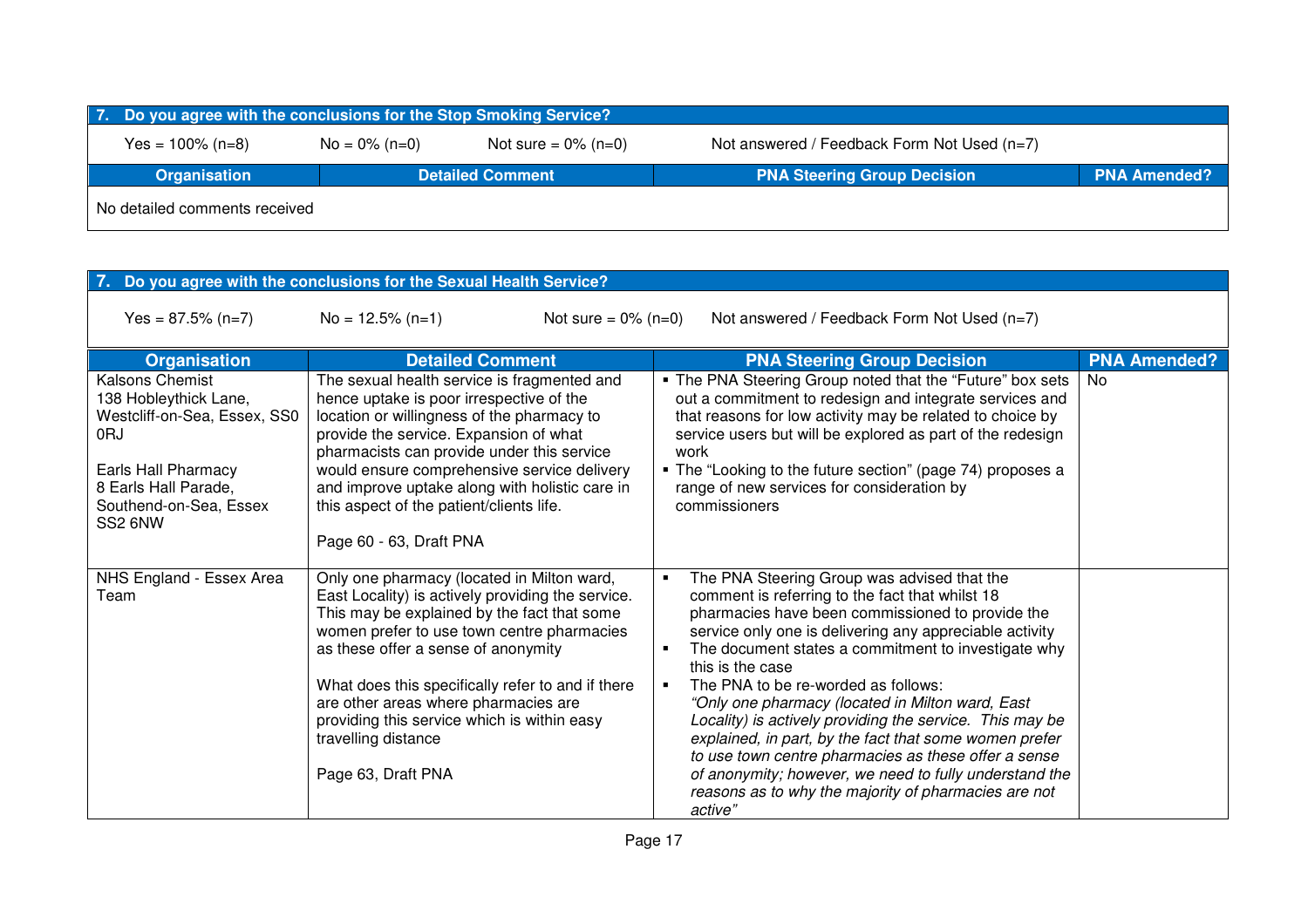|                               | 7. Do you agree with the conclusions for the Needle and Syringe Programme? |                         |                                             |                     |  |  |  |
|-------------------------------|----------------------------------------------------------------------------|-------------------------|---------------------------------------------|---------------------|--|--|--|
| $Yes = 100\% (n=8)$           | $No = 0\% (n=0)$                                                           | Not sure = $0\%$ (n=0)  | Not answered / Feedback Form Not Used (n=7) |                     |  |  |  |
| <b>Organisation</b>           |                                                                            | <b>Detailed Comment</b> | <b>PNA Steering Group Decision</b>          | <b>PNA Amended?</b> |  |  |  |
| No detailed comments received |                                                                            |                         |                                             |                     |  |  |  |

| 7. Do you agree with the conclusions for the Supervised Consumption Service? |                                                                                               |                                                                                                                                                                                                                                                                                                                                             |                                                                                                                                                                                                                                                                                                                |                     |
|------------------------------------------------------------------------------|-----------------------------------------------------------------------------------------------|---------------------------------------------------------------------------------------------------------------------------------------------------------------------------------------------------------------------------------------------------------------------------------------------------------------------------------------------|----------------------------------------------------------------------------------------------------------------------------------------------------------------------------------------------------------------------------------------------------------------------------------------------------------------|---------------------|
| Yes = $100\%$ (n=8)                                                          | $No = 0\% (n=0)$                                                                              | Not sure = $0\%$ (n=0)                                                                                                                                                                                                                                                                                                                      | Not answered / Feedback Form Not Used (n=7)                                                                                                                                                                                                                                                                    |                     |
| <b>Organisation</b>                                                          |                                                                                               | <b>Detailed Comment</b>                                                                                                                                                                                                                                                                                                                     | <b>PNA Steering Group Decision</b>                                                                                                                                                                                                                                                                             | <b>PNA Amended?</b> |
| NHS England - Essex Area<br>Team                                             | service. This reduces the number of<br>service via 100 hour pharmacies.<br>Page 71, Draft PNA | 3/21 pharmacies are not actively providing this<br>pharmacies providing the service on a Sunday<br>in the West Locality and it means that no<br>pharmacies are open to provide the service on<br>Saturday evenings from 7pm. Not sure what<br>this means could it be made clearer please and<br>there could be potential to commission this | • The PNA Steering Group was advised that the statement<br>is attempting to reflect the fact that there is a gap in<br>access on a Sunday because some pharmacies (which<br>are open) don't actively provide the service<br>It was agreed that the conclusion would be re-worded to<br>provide greater clarity | <b>Yes</b>          |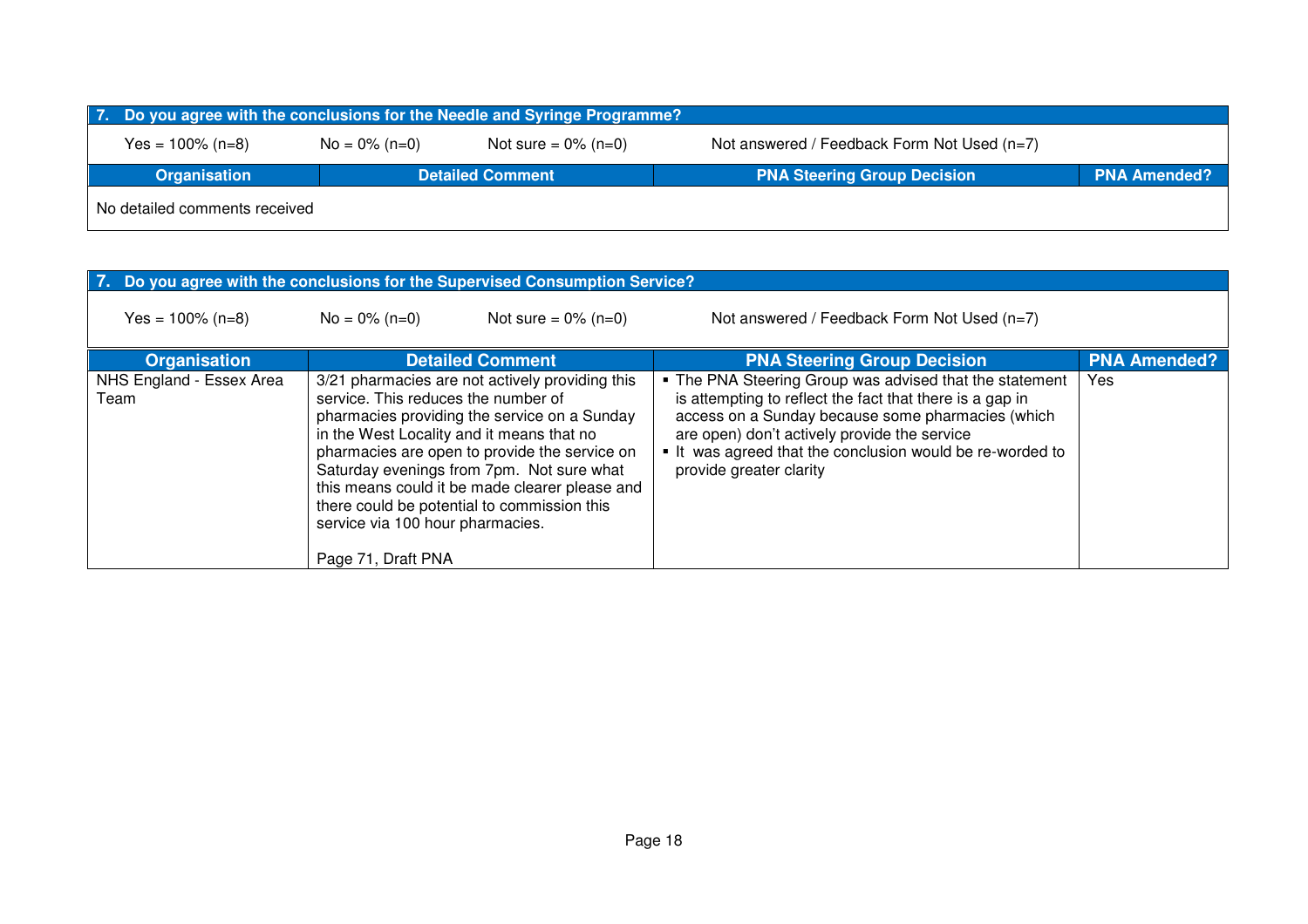| Do you agree with the assessment of future pharmaceutical services? |                                                                                                                                                                                                                                               |                                                                                                                                                                                                                                                                                                                                                                                                                                                                                                                                                                                                                                                                                                                                                                                                                           |                                                                                                                                                                                                                                                                                                                |                     |
|---------------------------------------------------------------------|-----------------------------------------------------------------------------------------------------------------------------------------------------------------------------------------------------------------------------------------------|---------------------------------------------------------------------------------------------------------------------------------------------------------------------------------------------------------------------------------------------------------------------------------------------------------------------------------------------------------------------------------------------------------------------------------------------------------------------------------------------------------------------------------------------------------------------------------------------------------------------------------------------------------------------------------------------------------------------------------------------------------------------------------------------------------------------------|----------------------------------------------------------------------------------------------------------------------------------------------------------------------------------------------------------------------------------------------------------------------------------------------------------------|---------------------|
| Yes = $75\%$ (n=6)                                                  | $No = 25\% (n=2)$                                                                                                                                                                                                                             | Not sure = $0\%$ (n=0)                                                                                                                                                                                                                                                                                                                                                                                                                                                                                                                                                                                                                                                                                                                                                                                                    | Not answered / Feedback Form Not Used (n=7)                                                                                                                                                                                                                                                                    |                     |
| <b>Organisation</b>                                                 |                                                                                                                                                                                                                                               | <b>Detailed Comment</b>                                                                                                                                                                                                                                                                                                                                                                                                                                                                                                                                                                                                                                                                                                                                                                                                   | <b>PNA Steering Group Decision</b>                                                                                                                                                                                                                                                                             | <b>PNA Amended?</b> |
| North & South Essex LMCs<br>Ltd                                     | Pharmacy based immunisation services<br>general practice<br>even worse. The view of PMs is that<br>to do. In a very short space of time GP<br>that pharmacies will be interested in<br>non-English speaking population.<br>Page 73, Draft PNA | The LMC would not support immunisations<br>such as Childhood Imms, Pneumococcal<br>vaccinations or Hepatitis B being provided by<br>pharmacists in the future. These services<br>have historically been delivered in an efficient<br>manner in general practice. Introducing<br>further providers could lead to destabilisation<br>of currently excellent services provided in<br>A major concern is that, far from improving<br>the service to the patients, the extension of<br>the scheme threatens to make the service<br>pharmacies will be able to 'cherry pick' the<br>easy walk-in vaccinations and leave the<br>harder to reach patients for the GP surgeries<br>surgeries may no longer find it financially<br>viable to take on this service, and it is doubtful<br>vaccinating patients in care homes' or the | • The comment relates to the potential service<br>development " immunisations"<br>• The PNA Steering Group noted that delivering a broader<br>range of vaccinations, through pharmacy, would improve<br>choice for residents and would potentially increase<br>uptake<br>• The comment and concerns were noted | <b>No</b>           |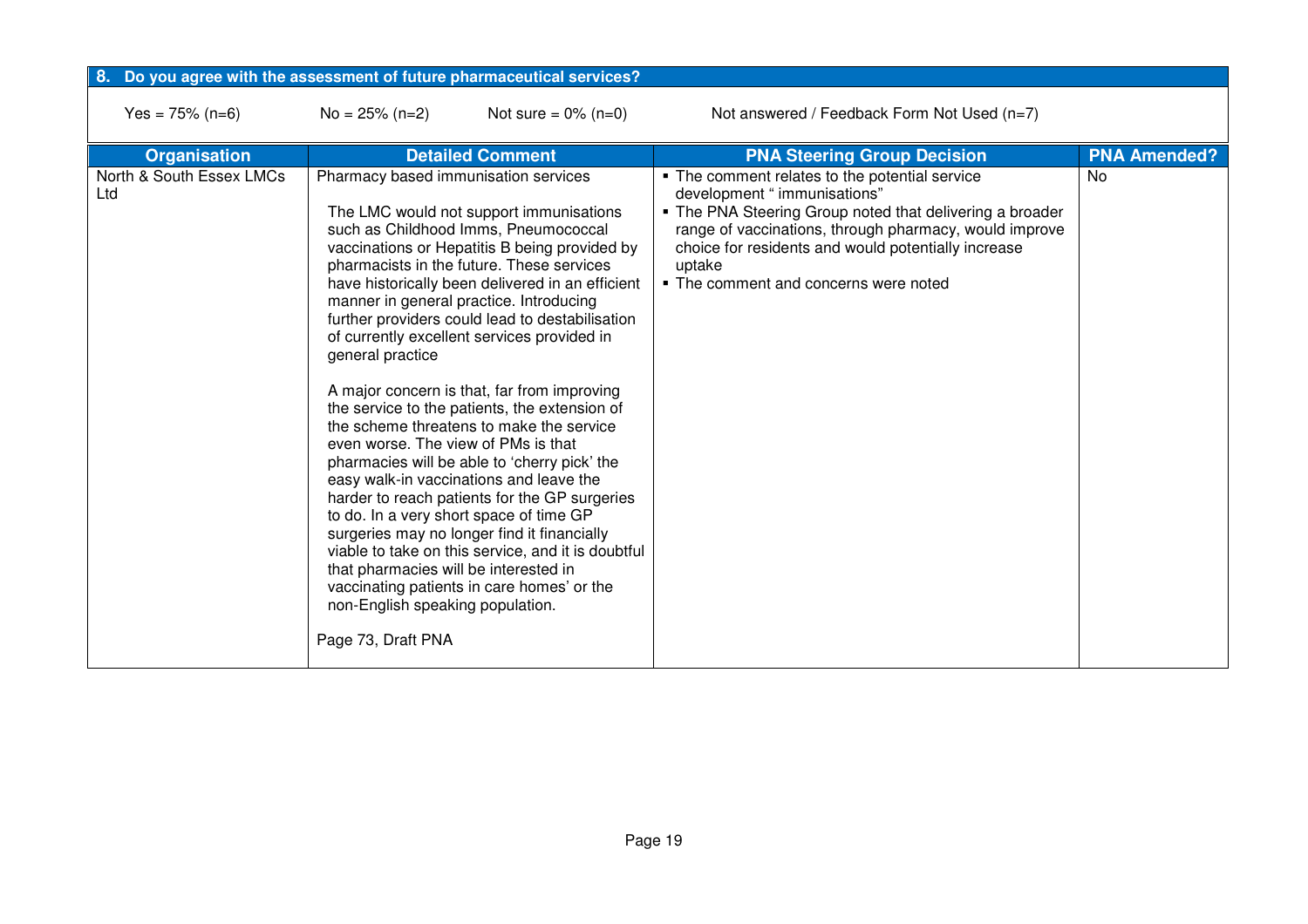| <b>Organisation</b>                                                         | <b>Detailed Comment</b>                                                                                                                                                                                                                                                                                                                                                                                                                                                                                                                                                                                                                                                                              | <b>PNA Steering Group Decision</b>                                                                                                                                                                                                                                                                                                                                                                                                                                                                                                                                                                                                                                                                                            | <b>PNA Amended?</b> |
|-----------------------------------------------------------------------------|------------------------------------------------------------------------------------------------------------------------------------------------------------------------------------------------------------------------------------------------------------------------------------------------------------------------------------------------------------------------------------------------------------------------------------------------------------------------------------------------------------------------------------------------------------------------------------------------------------------------------------------------------------------------------------------------------|-------------------------------------------------------------------------------------------------------------------------------------------------------------------------------------------------------------------------------------------------------------------------------------------------------------------------------------------------------------------------------------------------------------------------------------------------------------------------------------------------------------------------------------------------------------------------------------------------------------------------------------------------------------------------------------------------------------------------------|---------------------|
| Howells & Chana Chemists<br>72 West Road,<br>Shoeburyness<br>Essex, SS3 9DS | Rota service<br>Consideration should be given to re-introducing<br>a pharmacy rota system to enable provision of<br>pharmaceutical services on Sundays. This<br>arrangement was taken away by the PCTs as<br>(in their judgement) "sufficient cover was<br>available from another pharmacy within any<br>given ward that was no more than 20 minutes<br>walking distance".<br>Nevertheless, Howells & Chana would be<br>willing to extend the opening hours to align with<br>the local surgery wishing to open earlier or shut<br>later or extend to 7 day opening. As a<br>minimum, Howells & Chana would be willing to<br>open the same time as a local GP surgery and<br>closing 30 minutes later | The PNA Steering Group considered the proposal but<br>concluded that a rota service was not necessary at this<br>point in the time<br>In the future, if it is determined that a rota service may<br>$\blacksquare$<br>be required then a decision will be taken as to whether<br>or not the PNA needs to be revised and a full<br>assessment made                                                                                                                                                                                                                                                                                                                                                                             | <b>No</b>           |
| NHS England - Essex Area<br>Team                                            | Aspirations for future pharmacy services<br>and premises<br>Contract is for 40 hours we cannot enforce<br>extra opening.<br>Consultation area - We can't refuse an<br>application from a provider who doesn't want to<br>deliver MURs and the regulations need to be<br>checked around the consultation area. DDA<br>can't be enforced by the Area Team.<br>Page 72, Draft PNA                                                                                                                                                                                                                                                                                                                       | . The PNA Steering Group was advised that the<br>Regulations now state that a pharmacy must open for a<br>minimum of 40 hours<br>• The aspiration section is intended to send a signal to<br>potential market entrants that we would wish to see<br>pharmacies providing extended hours as part of their<br>core hours<br>• Similarly, it is desirable for applications to recognise that<br>meeting the needs of those with disabilities and the<br>provision of the full range of advanced, enhanced and<br>locally commissioned services is important<br>It was acknowledged that NHS England may not have<br>the power to commission against all of the aspirations but<br>it was important for the PNA to document these | No                  |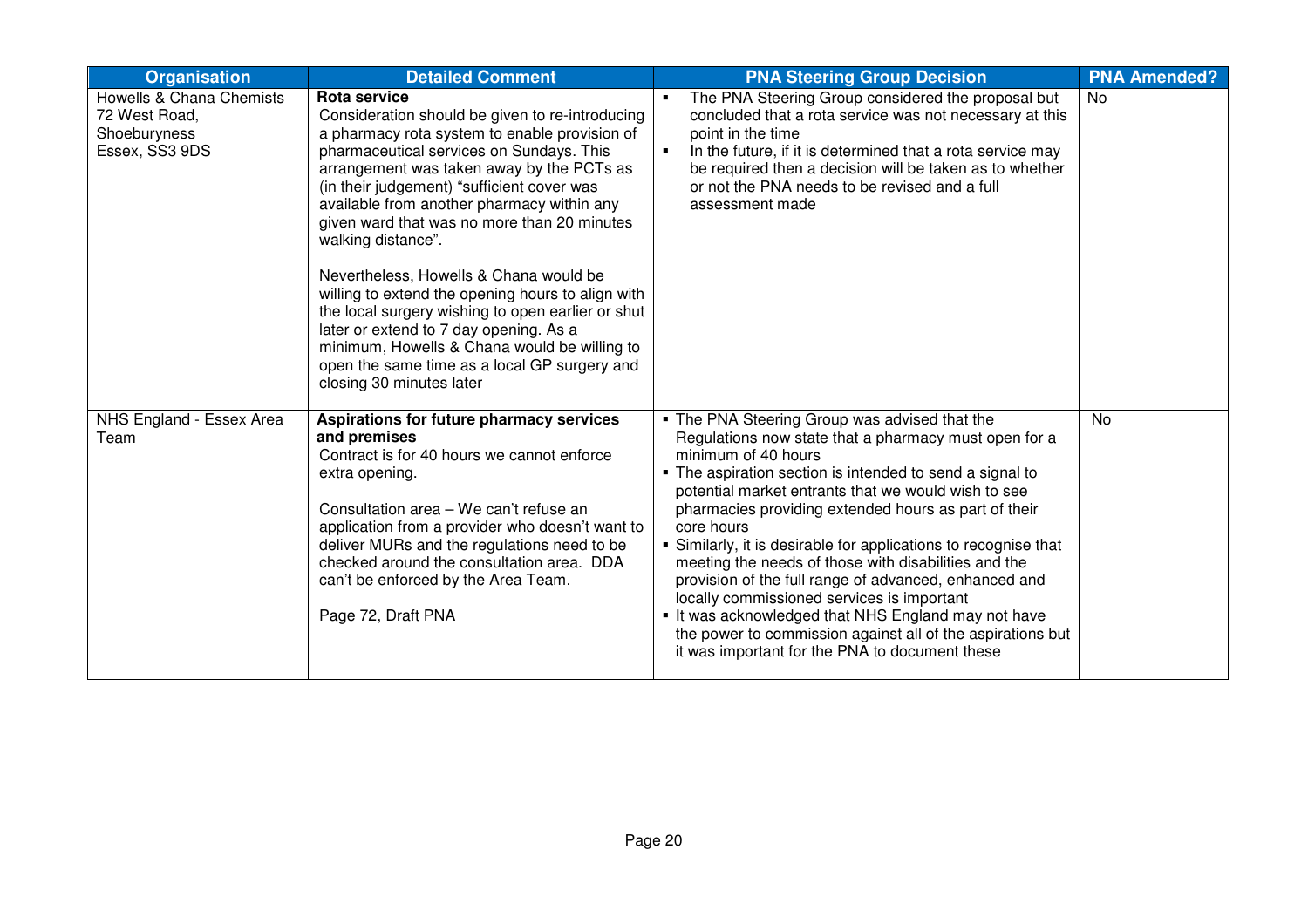| Is there any additional information which should be included in the PNA?<br>9.                                                                                      |                                                                                                                              |                                                                                                                                                                                                                                         |  |                                                                                                                                                                             |                     |
|---------------------------------------------------------------------------------------------------------------------------------------------------------------------|------------------------------------------------------------------------------------------------------------------------------|-----------------------------------------------------------------------------------------------------------------------------------------------------------------------------------------------------------------------------------------|--|-----------------------------------------------------------------------------------------------------------------------------------------------------------------------------|---------------------|
| Yes = $25\%$ (n=2)                                                                                                                                                  | $No = 75\% (n=6)$                                                                                                            | Not sure = $0\%$ (n=0)                                                                                                                                                                                                                  |  | Not answered / Feedback Form Not Used $(n=7)$                                                                                                                               |                     |
| <b>Organisation</b>                                                                                                                                                 |                                                                                                                              | <b>Detailed Comment</b>                                                                                                                                                                                                                 |  | <b>PNA Steering Group Decision</b>                                                                                                                                          | <b>PNA Amended?</b> |
| Howells & Chana Chemists<br>72 West Road,<br>Shoeburyness<br>Essex, SS3 9DS                                                                                         | Non-NHS Services should be included as<br>that any new applicant would be alerted to<br>current services classed as non-NHS. | 'relevant' services provided in a pharmacy. It<br>may well be that some of these services, for<br>example weight management, travel services<br>and pain management, will come in under the<br>HLP. The PNA could map these services so |  | Non-NHS services are excluded from the scope of the<br>PNA because they cannot be taken into account when<br>considering applications to provide pharmaceutical<br>services | No.                 |
| Kalsons Chemist<br>138 Hobleythick Lane,<br>Westcliff-on-Sea, Essex, SS0<br>0RJ<br>Earls Hall Pharmacy<br>8 Earls Hall Parade,<br>Southend-on-Sea, Essex<br>SS2 6NW | Additional private services such as PGDs<br>mentioned above to ensure gaps are not<br>identified by potential applicants     |                                                                                                                                                                                                                                         |  | Non-NHS services are excluded from the scope of the<br>PNA because they cannot be taken into account when<br>considering applications to provide pharmaceutical<br>services | N <sub>o</sub>      |

| 10. Has the PNA provided adequate information to inform market entry decisions (NHS England only) or how you will commission services from<br>pharmacy (all service commissioners)? |                  |                         |                                              |                     |  |
|-------------------------------------------------------------------------------------------------------------------------------------------------------------------------------------|------------------|-------------------------|----------------------------------------------|---------------------|--|
| Yes = $100\%$ (n=8)                                                                                                                                                                 | $No = 0\% (n=0)$ | Not sure = $0\%$ (n=0)  | Not answered / Feedback Form Not Used (n=14) |                     |  |
| Organisation                                                                                                                                                                        |                  | <b>Detailed Comment</b> | <b>PNA Steering Group Decision</b>           | <b>PNA Amended?</b> |  |
| No detailed comments received                                                                                                                                                       |                  |                         |                                              |                     |  |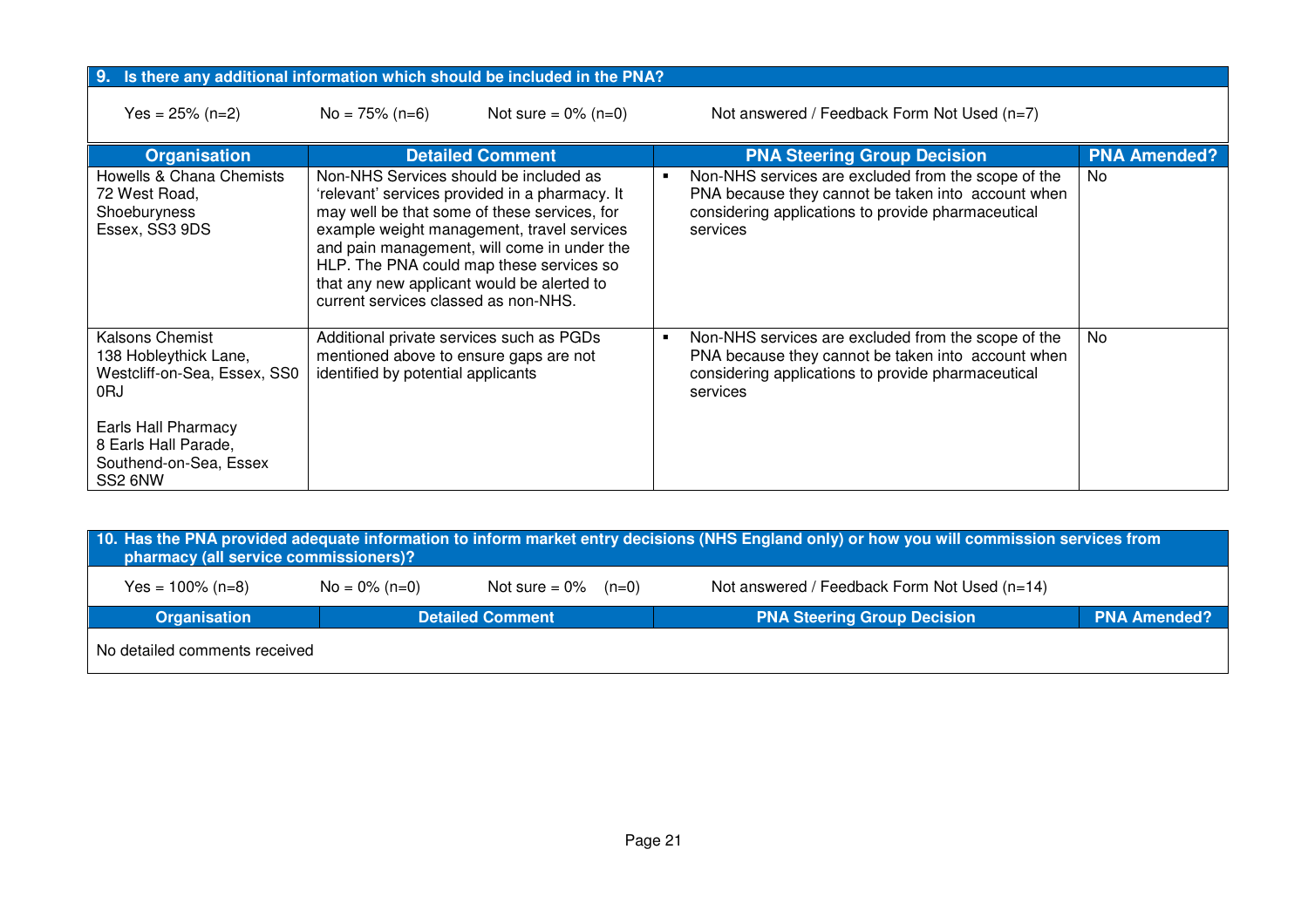#### **11. Does the PNA give enough information to help with your own future service provision (pharmacies and DACs only)?**

 $Yes = 80\% (n=4)$  No = 0% (n=0) Not sure = 20% (n=1) Not answered / Feedback Form Not Used (n=10)

*Where the respondent was not a pharmacy or DAC, the response was amended to N/A.* 

| <b>Organisation</b>                                                         | <b>Detailed Comment</b>                                                                                                                                                                                                                                                                                                                                                                                                                                                                                 | <b>PNA Steering Group Decision</b>                                                                                                    | <b>PNA Amended?</b> |
|-----------------------------------------------------------------------------|---------------------------------------------------------------------------------------------------------------------------------------------------------------------------------------------------------------------------------------------------------------------------------------------------------------------------------------------------------------------------------------------------------------------------------------------------------------------------------------------------------|---------------------------------------------------------------------------------------------------------------------------------------|---------------------|
| Howells & Chana Chemists<br>72 West Road,<br>Shoeburyness<br>Essex, SS3 9DS | In the past, it would appear that financial<br>constraints have prevented services being<br>rolled out. For example, Howells & Chana<br>invested in training staff in the provision of<br>COPD/Asthma service (an Advanced Service<br>provision) some time<br>ago but the service was not rolled out.<br>Similarly, Howells & Chana are interested in<br>HLP accreditation. Staff are trained and<br>currently provide advice on self-care, healthy<br>lifestyle and carry out Public Health campaigns. | • The PNA Steering Group noted that the comment relates<br>to business development rather than the pharmaceutical<br>needs assessment | No.                 |

| 12. If you have any further comments please enter them in the box |                                                                                                                                                                                                                                                                                            |                                                                                                                                 |                     |  |  |
|-------------------------------------------------------------------|--------------------------------------------------------------------------------------------------------------------------------------------------------------------------------------------------------------------------------------------------------------------------------------------|---------------------------------------------------------------------------------------------------------------------------------|---------------------|--|--|
|                                                                   |                                                                                                                                                                                                                                                                                            |                                                                                                                                 |                     |  |  |
| <b>Organisation</b>                                               | <b>Detailed Comment</b>                                                                                                                                                                                                                                                                    | <b>PNA Steering Group Decision</b>                                                                                              | <b>PNA Amended?</b> |  |  |
| Online ID: 6032967                                                | As regards providing the pharmaceutical<br>services when the GPs start opening seven<br>days a week and extended hours during the<br>weekdays, we can form a rota service with<br>other pharmacies in that area to provide the<br>pharmaceutical services during extended<br>opening hours | . The PNA Steering Group noted the comment                                                                                      | $\blacksquare$ No   |  |  |
| NHS England - Essex Area<br>Team                                  | Locally commissioning services<br>Provider criteria – why is this relevant – it<br>changes and updates will be required to the<br>PNA e.g. requirements to use quit manager,<br>attend update event, CPPE courses (now self-<br>accreditation?)                                            | . The PNA Steering Group noted the comment<br>It was agreed to amend the PNA to state that 'criteria<br>were subject to change' | • Yes               |  |  |